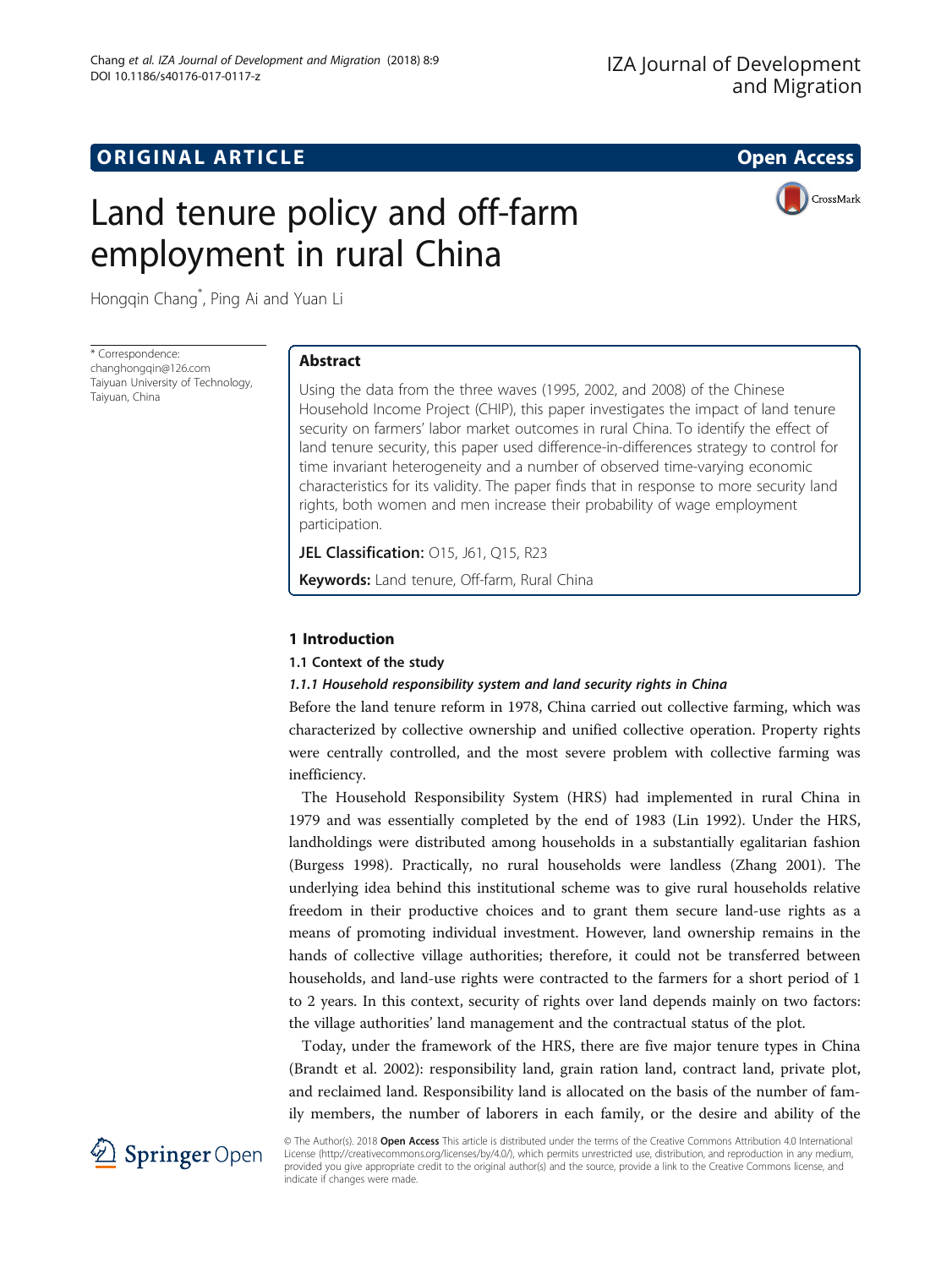household to engage in agricultural production. Grain ration land is typically allocated on the basis of household size to ensure that each household produces enough for its own consumption needs. The use of the land does not usually entail quotas or other obligations. A small amount of land was provided to rural households for private plots during the period of collective agriculture, and farmers retained this land when China reverted to family farming. Contract land is rented to households by the villages for a fixed cash payment. The length of these contracts varies considerably from community to community. Farmers can also acquire use rights to reclaimed land that was previously uncultivated. There are usually no quotas or fees tied to the use of the land (Brandt et al. [2002](#page-26-0), p. 73–74). Each tenure type encompasses a different set of rights and obligations for rural households and guarantees a different level of security. A household's use rights over private plot and grain ration land can be considered comparatively secure and stable. Responsibility land, contract land, and reclaimed land, on the other hand, impose various obligations, such as the delivery of a mandatory quota of grain to the state at below-market prices. Those three types of land can be quite easily transferred and reallocated among households by the collective. A survey by the State Statistical Bureau in 1992 demonstrated that grain ration land only made up 8.4% of cultivated area, and responsibility land covered 84.5% of cultivated land (Cheng and Tsang [1996\)](#page-26-0).

Although the HRS intended to implement the land-use rights through a contractual framework, the contracts, in particular, the contract's duration, have not been respected by village collective authorities, who have periodically approved reallocation of land among household villagers. As discussed in Jacoby et al. [\(2002\)](#page-26-0), reallocation of lands is promoted by local governments because of the following: first, following the demographic change within households, it helps to keep an egalitarian distribution of land (Kung, [1994\)](#page-26-0); second, it reduces the inefficiencies often created by the distribution of land which happens with households' demographic changes, especially in contexts with land rental and labor markets failure (Li [1999](#page-26-0); Benjamin and Brandt [2000](#page-26-0)); and third, it represents for local governments a tool to collect taxes and achieve production quotas (Rozelle and Li [1998\)](#page-26-0).

Periodic land reallocation has created uncertainty in rural households about the durability of land contracts and the risk of land expropriation in the future, thereby discouraging some households to decide to allocate labor to migration, to commit labor to off-farm employment, or to rent land.

#### 1.1.2 Rural land contracting law

Realizing that frequent land reallocation and abusive land requisition has led to the insecurity of the land-use rights of farmers, the government has taken various action to promote land tenure security (Tao and Xu [2007](#page-27-0)). In 2002, China passed the Rural Land Contracting Law (RLCL) into law (Li [2003\)](#page-26-0). This law goes beyond previous attempts to secure the land rights of farmers. $<sup>1</sup>$  The RLCL requires farmers and collectives be issued</sup> with written contracts and certificates to confirm their land-use rights. These land contracts have a duration of 30 years. The RLCL focuses on four areas, namely (i) a stricter definition of land rights as property rights rather than just private contracts, (ii) a ban on large-scale reallocations of land and limiting small-scale readjustments with clear conditions, (iii) permitting land transfer between households, and (iv) a commitment to issuance of land documents (Deininger et al. [2012\)](#page-26-0).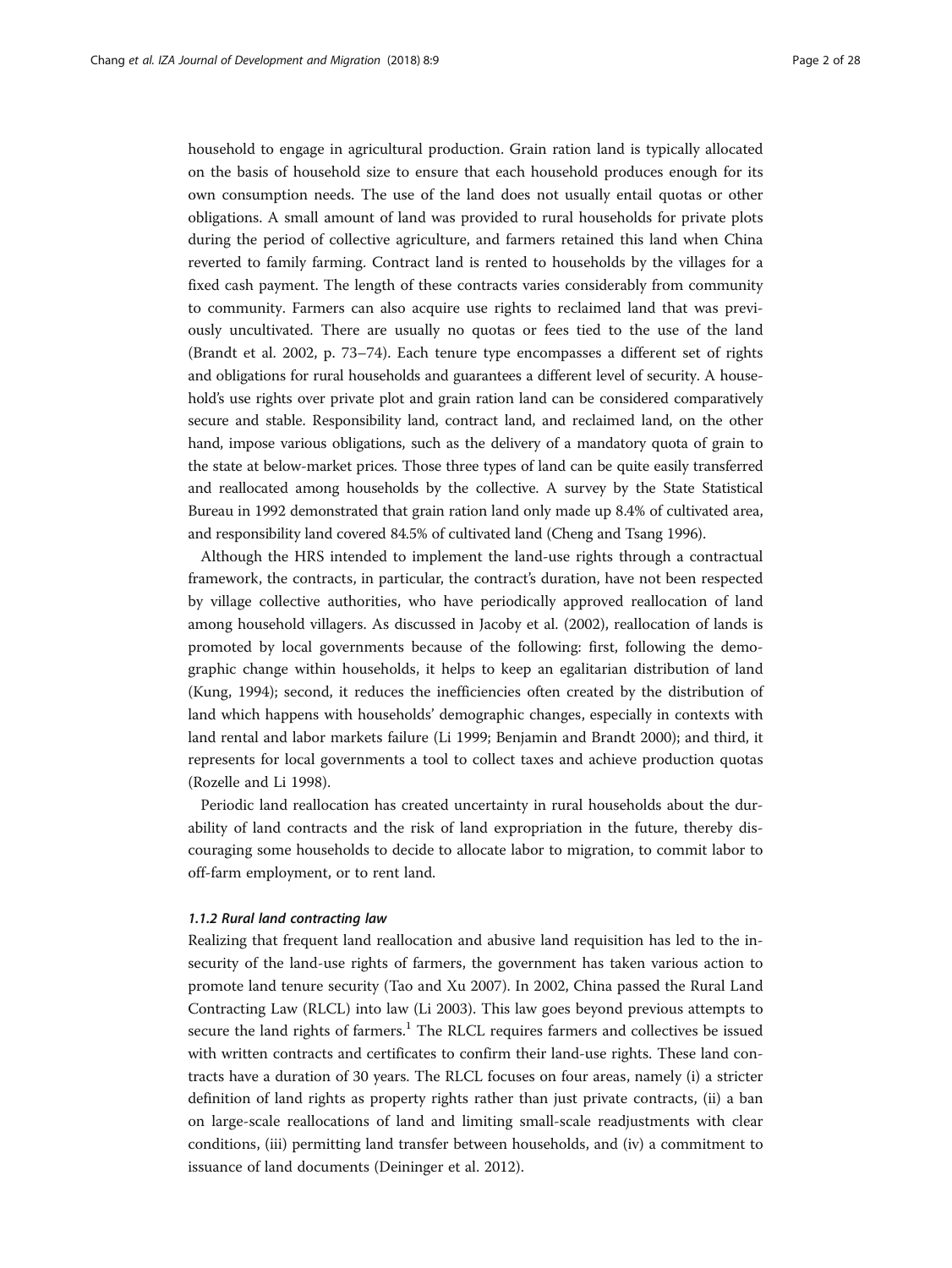The RLCL provides a legal basis for issues relating to tenure security, marketability, and enforcement of rural household land rights that had previously been dealt with only through administrative means. By giving a legal backing to secure 30-year rights and eliminating the scope for further readjustment of land, the RLCL aims to promote investment, diversification, and productivity. Land rights remain with the household even if some members change their registration status. A second goal of the RLCL is to create a basis for more impersonal transfers of land. Such transfers are of increased relevance to ensure adequate land utilization since, with migration or development of the rural non-farm economy, households respond to non-farm opportunities. For this purpose, the law allows land rights to be exchanged and to be leased, transferred, and assigned to others much more easily than was possible before (Deininger et al. [2004](#page-26-0)). The law also emphasizes the equality of men and women, stipulating that in case of marriage, divorce, or death of the husband, the rights to land of the spouses are maintained unless they receive a new land allocation in their new village.

Table 1 presents the security land rights by villages for those years available in our data set (i.e., 1995, 2002, 2008). Land security at village level is measured by means of an indicator that combines information on the share of grain ration land relative to the village total land and whether or not the village retained some flexible land. Section [4.1](#page-12-0) provides details on the data set and the construction of the security land indicator. The table shows a total of 795 villages in 1995, and 847 in 2002, among which there are 33 and 53% of villages, respectively, with higher security land rights. In 2008, the numbers of villages is 271, and the villages with higher security land increased to 91%. The statistics summary shows that after the policy change, there was an improvement in land security rights across villages. Thus, the empirical analysis in this paper is based on a comparison across time of labor market outcomes for adults in villages with (i.e., treatment group) and without (i.e., comparison group) land security rights.

#### 1.2 Research questions and objectives

This paper contributes to this recent but growing literature by analyzing the relationship between land security and off-farm employment in rural China, focusing on women's behavior. This research issue is relevant because although women have participated in off-farm activities at rates below those of men, participation rates have risen steadily since 1995. In fact, during the period 1995–2011, the participation rate of women in the off-farm sector rose faster than that of men (Li et al. [2013\)](#page-26-0). Therefore, it is important to explore the extent to which the institutional changes in land tenure, which occurred in recent decades, have contributed to explaining this general pattern in off-farm employment of women in rural China.

|  |  | Table 1 Summary statistics of security land by villages |  |  |  |  |  |  |
|--|--|---------------------------------------------------------|--|--|--|--|--|--|
|--|--|---------------------------------------------------------|--|--|--|--|--|--|

| Year                               | 1995  |         | 2002  |         | 2008  |         |
|------------------------------------|-------|---------|-------|---------|-------|---------|
|                                    | Freg. | Percent | Frea. | Percent | Frea. | Percent |
| Villages with higher security land | 533   | 32.96   | 402   | 5254    | 247   | 91.14   |
| Villages with lower security land  | 262   | 67.04   | 445   | 47.46   | 24    | 8.86    |
| Number of villages                 | 795   | 100     | 847   | 100     | 771   | 100     |

Source: The following data sources, if not specifically stated, are from CHIP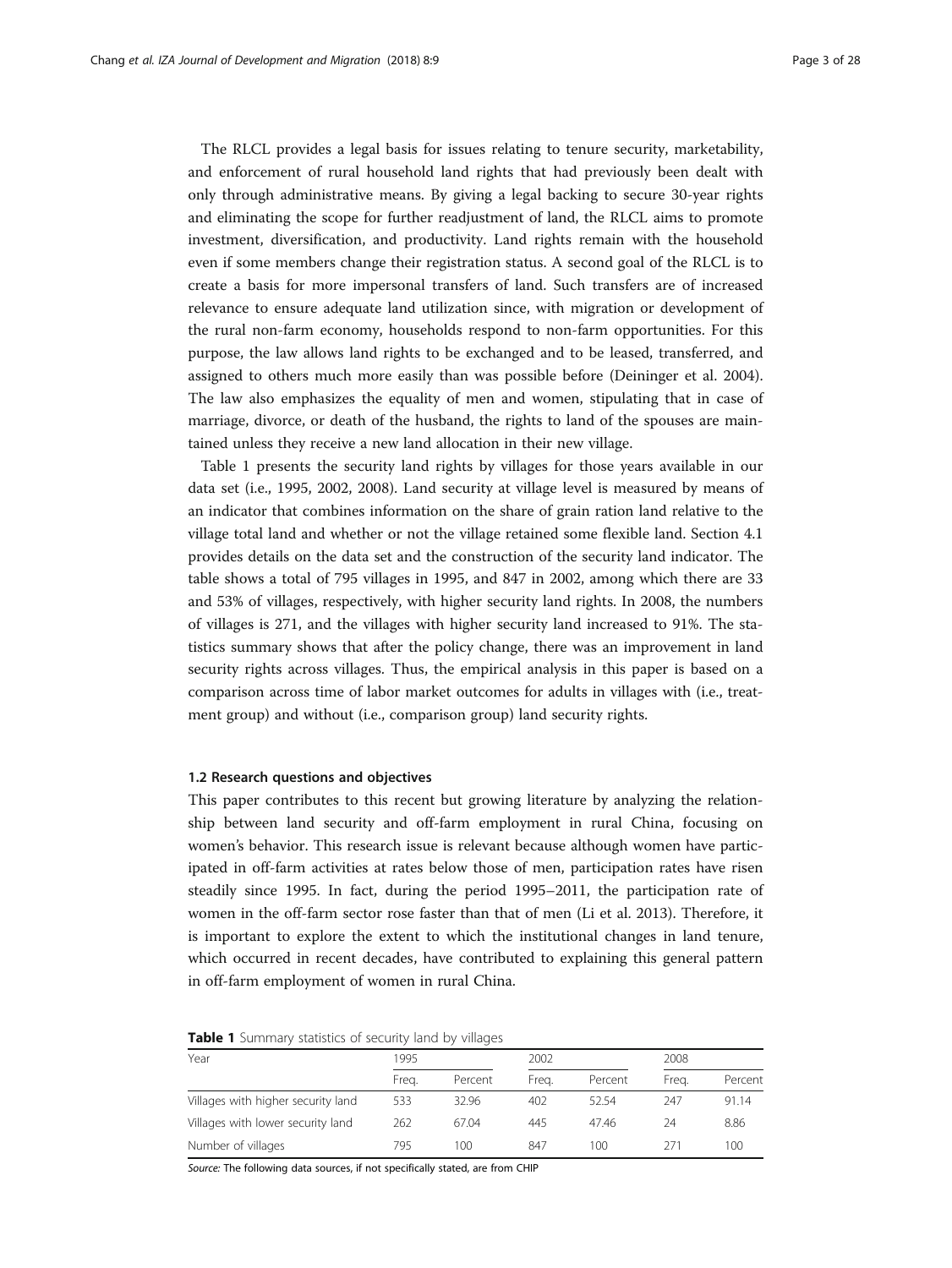To explore the link between land security and off-farm employment of women, this study focuses on a major land-policy change in China, the RLCL which had passed in 2002, sought to improve land right of farmers. The RLCL required farmers and collectives be issued with written contracts and certificates to confirm their land-use rights, and the duration of the land contract was to be set at 30 years. One of the consequences of this policy change was the reduction of farmers' risk of losing land rights in future periods due to migration. As a result, incentives promote men and women in rural households to move into off-farm employment and to derive their income from non-agricultural sources.

To identify the effect of the RLCL on farmers' labor market outcomes, this paper uses a difference-in-differences strategy to control for time invariant heterogeneity. The data used for the empirical analysis were derived from the Chinese Household Income Project (CHIP) household survey, for the waves of 1995, 2002, and 2008. We explore the impacts of land security rights on the following market outcomes: employment, farm work, off-farm work, wage employment, and self-employment. As highlighted, the main analysis focuses on women's outcomes in labor market; however, for comparative proposes, behavioral response of men to the RLCL is also explored. We found that improvement in land rights security derived from the RLCL has a positive influence on both women's and men's labor market behavior. In terms of the pre-policy average, employment increases 5.9% for women and 3.9% for men, and off-farm employment increases 40% for women and 28% for men.

This paper contributes to the literature on the issue of land rights insecurity in developing countries. While most of the literature has focused on the impact of land rights on investment and productivity (e.g., Carter and Yao [1999;](#page-26-0) Jacoby et al. [2002](#page-26-0); Deininger and Jin [2003](#page-26-0); Goldstein and Udry [2008](#page-26-0)), less is known about its effect on household decision making as migration (e.g., Mullan et al. [2011](#page-26-0)) or employment decisions(e.g., Field [2007](#page-26-0)). An additional contribution of this paper is to shed light on an alternative way in which land tenure may affect household welfare; that is, by encouraging women to be engaged in off-farm activities with higher income return relative to farm work, the RLCL may increase women's economic empowerment and their ability to influence intra household decisions.<sup>2</sup> In rural China, women, especially those who were married, are considered the group that should stay at home and be committed to care for the elderly and children, as well as undertake the task of agricultural production (Wang [1999](#page-27-0); Knight and Song [2003;](#page-26-0) Chang et al. [2011\)](#page-26-0). Although rising, their labor force participation and income lag behind of men in off-farm employment (Chan and Senser [1997](#page-26-0); Solinger [1999;](#page-27-0) Maurer-Fazio [1999;](#page-26-0) Song and Jiggins [2000](#page-27-0); Li [2001](#page-26-0); De Brauw et al. [2002](#page-26-0); Shi et al. [2007](#page-27-0)).

This study also contributes to the literature on China and labor market transition, in particular in rural areas, by empirically exploring the impact of rural land tenure and off-farm employment. This issue is relevant for the Chinese case due to the rapid increase in off-farm employment, particularly for women. This was experienced during the last three decades, a period which also involved major institutional changes in land arrangements. Although this topic is highly important, empirical research is still scarce. For instance, Kung and Lee [\(2001\)](#page-26-0) and Shi et al. [\(2007\)](#page-27-0) document that the development of land rental markets has encouraged off-farm employment; however, none of these studies directly analyze the impact of land insecurity on off-farm employment.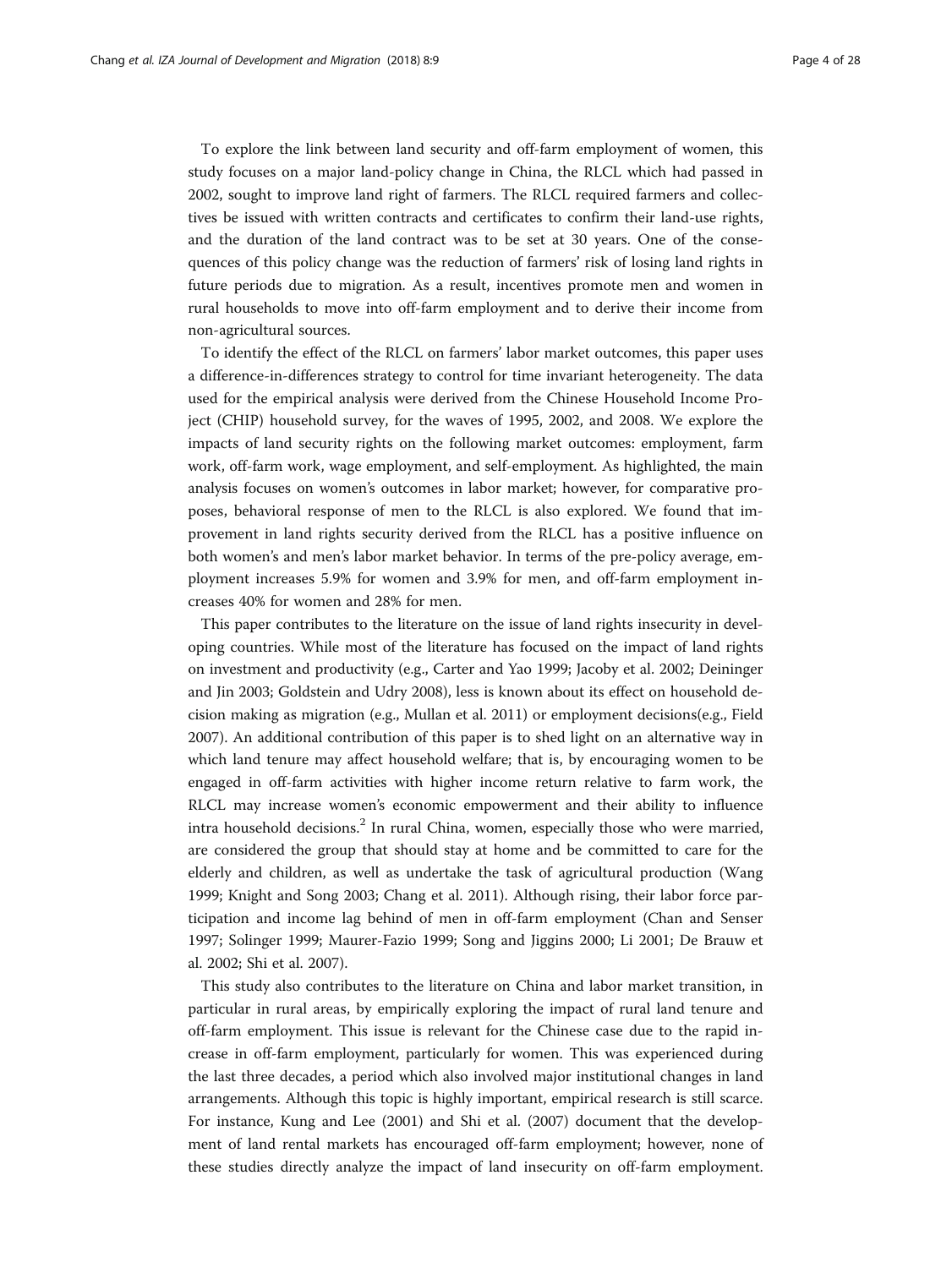This is the case of Lohmar [\(1999](#page-26-0)), who seeks to determine whether land insecurity in China deters workers in farm households from off-farm employment and finds that households in villages with relatively high insecurity are less likely to participate in such types of employment activities. In the present paper, we proceed by using a quasi-experimental design to analyze whether the recent land-policy changes in China, which improved land security rights of farmers, have increased employment in off-farm activities. Our results suggest that the positive impact of these types of policies on off-farm employment, such as the RLCL, could be a factor that explains the increasing tendency observed in the overall employment rate in off-farm activities in China, mainly among women.

#### 2 Literature review

China's rural economy has undergone radical change since the onset of economic reforms in 1978. The implementation of the HRS in 1979, which replaced the commune system, significantly improved farmers' work incentives by giving them relative freedom in their productive choices and granting secure land-use rights as a means of promoting productive investment (Rozelle et al. [1999](#page-27-0)). Li et al. [\(1998\)](#page-26-0) show that in rural China, the production behavior of farmers is affected by the type of land tenure and the associated property rights. For instance, the right to use land for long periods of time encourages the use of land-saving investments, while the lack of private property rights can be seen as a hindrance to efficient allocation and use of land (Dong [1996\)](#page-26-0). In addition, the emergence of land rental market after almost two decades of rural reforms (Kung [2002](#page-26-0)), and the fact that households renting land have achieved higher land productivity than their counterparts, indicates that land rental transactions have increased aggregate agricultural production in China (Lohmar et al. [2001\)](#page-26-0).

The increasing productivity of the agricultural sector in rural China, in addition to a decreased demand for labor in this area and an increased wage differential between rural and urban areas, has provided strong incentive for rural labor to shift to off-farm employment in recent decades (Zhao [1999\)](#page-27-0). Estimates suggest that offfarm (rural) employment in China rose from less than 150 million in 1995 to more than 250 million in 2004, that is, a growth in off-farm employment of more than 100 million people. By 2011, 61% of rural inhabitants were participating in offfarm work (nearly 310 million rural individuals), which is a rise of approximately 20% between 2004 and 2011 (Li et al. [2013](#page-26-0)).

The patterns have motivated recent empirical research to focus on the relationship between land property rights, migration, off-farm activities, and employment. For instance, De La Rupelle et al. [\(2009\)](#page-26-0) argue that insecure land rights influence households' labor allocation and shorten migration duration, preventing rural people from moving out of agriculture and out of rural areas. The authors test this hypothesis by exploiting variation in the intensity of land rights insecurity under the HRS across and within villages by using data from the Chinese Household Income Project (CHIP) household survey.<sup>3</sup> By exploiting the source of variation, De La Rupelle et al. [\(2009\)](#page-26-0) show that migration behavior varies with the contractual structure of land holdings. When land is manipulated by village authorities, households with more secure grain ration land plots can afford to spend more time migrating. Similarly, Mullan et al. ([2011](#page-26-0)) analyze the role of incomplete rural property rights in the migration decisions of rural households by using independent-based household surveys and self-reported information on land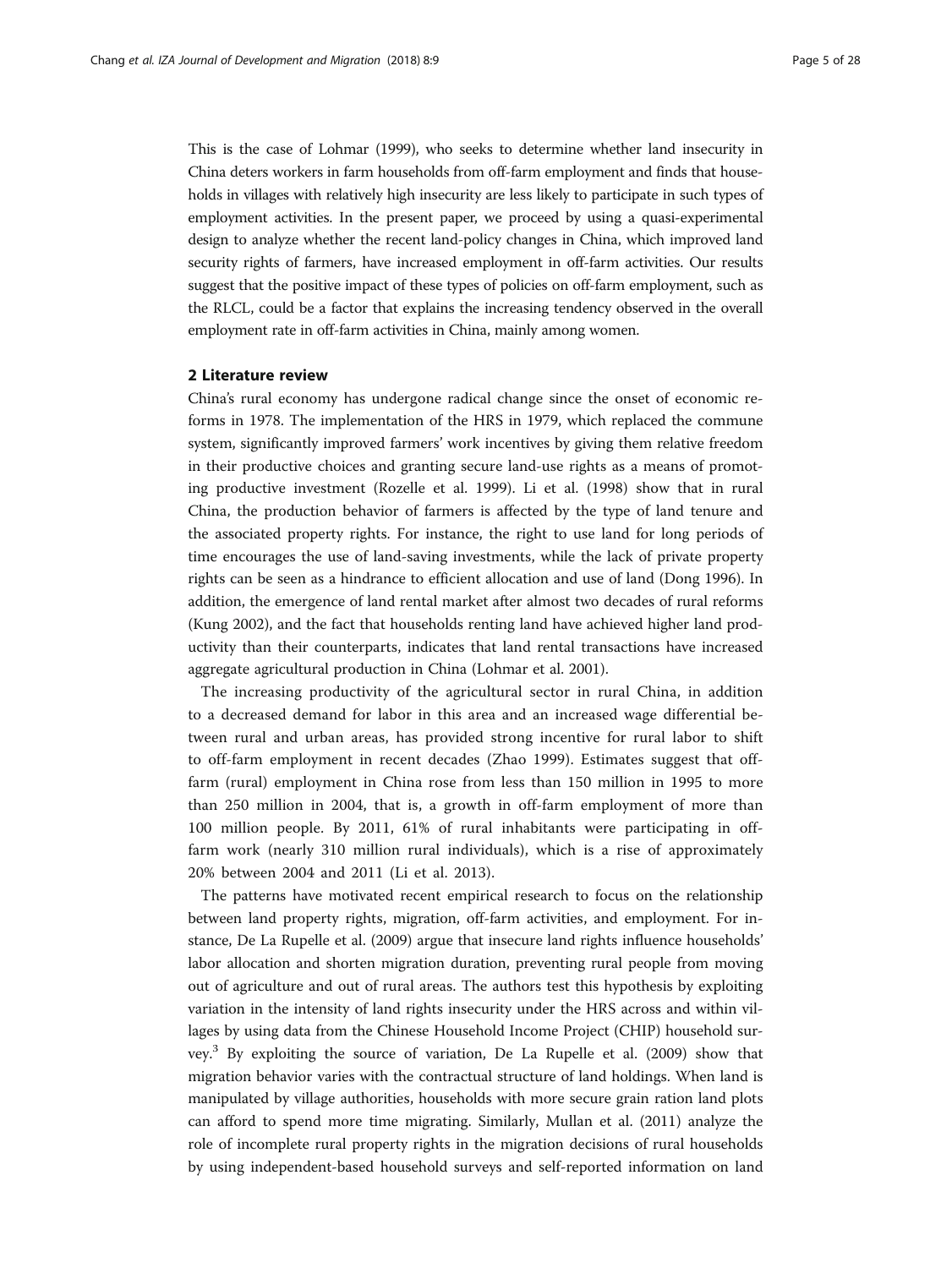tenure and find that tenure insecurity reduces migration. Similar qualitative conclusions arise from the study of Mu and Giles [\(2014\)](#page-26-0). Based on time variation in land reallocation (i.e., a more insecure land arrangement) across villages in 1995 and 2003 period, the authors find that farmers reduced their probability of migrating in response to a higher probability of village-wide land reallocation.

How does the RLCL affect farmers' off-farm employment decisions? Our analysis is based upon the description by Besley [\(1995\)](#page-26-0) and Mullen et al. [\(2008\)](#page-26-0) of the link between land rights and investment decisions, who discuss two relevant arguments according to which land management arrangements could influence off-farm choice decisions in the context of China, in particular, the decision by rural households to migrate and participate in outside labor markets.

First, migration is associated with a risk of expropriation since it entails a decrease in household size, which may induce the redistribution of some of the household land in order to maintain egalitarian land holdings (Rozelle and Li [1998](#page-26-0)). The RLCL imposes a ban on large-scale reallocations of land and limited small-scale readjustments. It reduced farmers' worry about their risk of losing land rights at a future time if they decided to migrate to off-farm activities. Second, migration is encouraged by the development of land exchange rights. The RLCL detailed the right to lease, assign, exchange, and carry out other transactions with land contracts. Thus, this policy change was expected to facilitate market transfers and improve the marketability of land rights. Land transfers permit households with higher marginal productivities of land to acquire land from households with lower marginal productivities, and induce a better allocation of household labor endowments in response to outside employment opportunities, such as those in off-farm activities.

As consequence of a plausible reduction of barriers to migration out of rural areas, due to the improvement in land security rights as a result of the RLCL, it was expected that the policy change would also have a positive effect on off-farm labor markets. In particular, the main hypothesis to be empirically tested in our work is that the improvement in land security rights, due to the RLCL, had a positive effect on overall off-farm employment. However, the incentives of the reform probably heterogeneously affected different categories of workers. Indeed, most of the self-employed individuals were operating small family firms that were labor intensive and used little capital. As a consequence, the risk of land insecurity for firm owners was much higher than for those in the wage-earning sector. Therefore, we expect that the increase in off-farm employment after implementation of RLCL was driven mostly by an increase in wage employment rather than a growth in self-employment.<sup>4</sup>

Should we expect that both women and men respond similar to the RLCL? We expect a certain degree of heterogeneity in response by gender, not because either men or women in rural households have faced different incentives from the RLCL but because probably the propensity to respond is heterogeneous (i.e., because the incidence may vary across groups). While a large reduction of the time spent in agriculture activities with a significant increase in off-farm work have been documented for both men and women, since the land tenure reforms began, the participation rate of men working full time in agriculture has been lower throughout the 1980s–2000s. This is due to their earlier and larger shift into the off-farm sector. For instance, in the 2000s, men between the ages of 30 and 50 participated in the off-farm labor force at rates more than 40%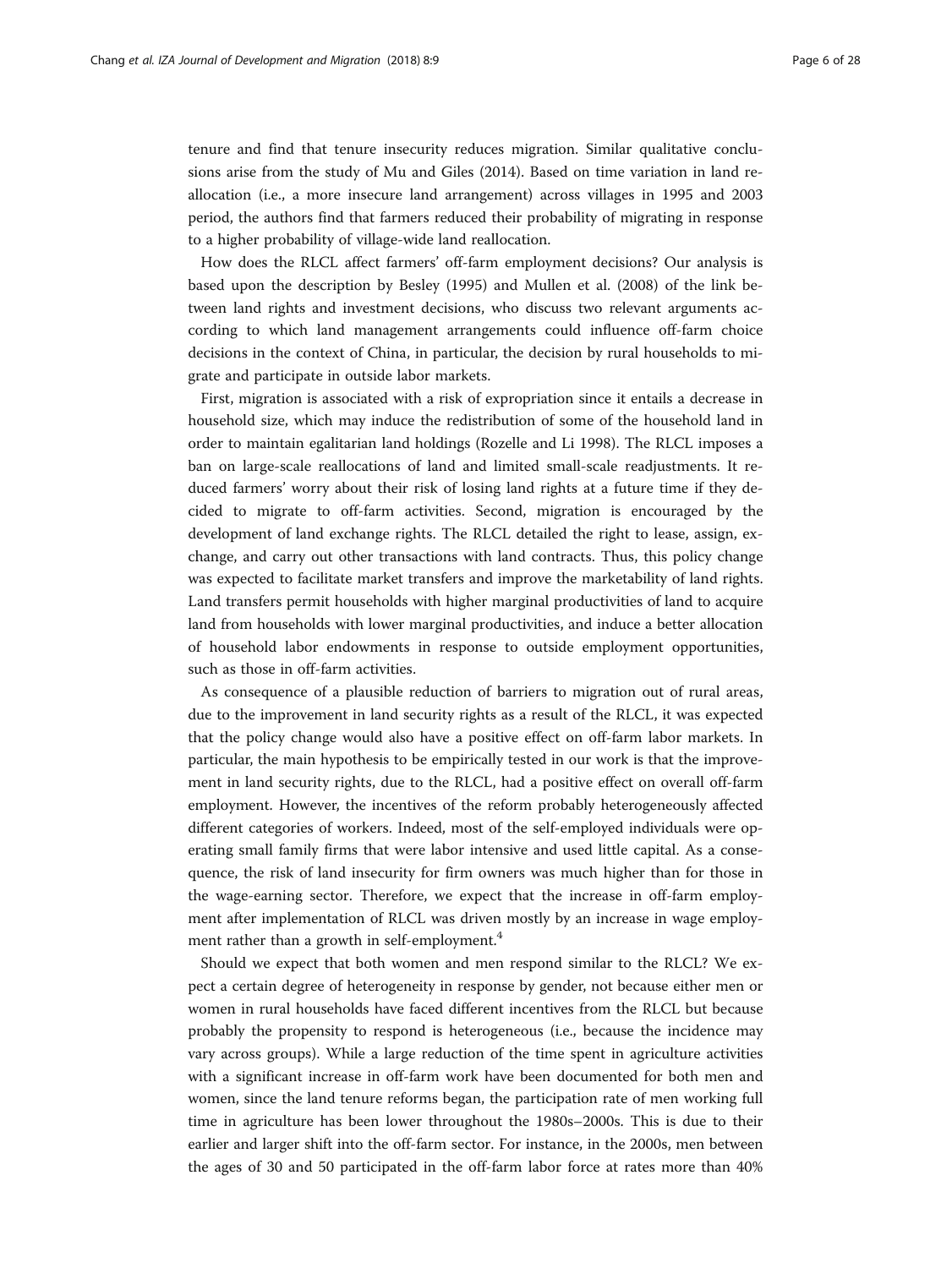<span id="page-6-0"></span>points higher than women (Li et al. [2013](#page-26-0)). Thus, this gap in off-farm employment rate may have generated a higher impact of the RLCL on the employment of women in off-farm activities relative to men. Actually, Li et al. [\(2013](#page-26-0)) document that the participation rate of women as full-time farm workers have declined faster than that of men during this period, mainly the 1990s, and off-farm participation rate has risen faster for women than for men.

In the remainder of the paper, we will use the discussion above to guide our empirical investigation of the impact of the RLCL on labor market outcomes of both men and women. Specifically, we look at the impacts of improvement in land security rights due to the RLCL on the following outcomes: employment, farm work, off-farm work, wage employment, and self-employment.

#### 3 Methodology and data

#### 3.1 Data and sample construction

The empirical analysis in this study is derived from cross-sectional data from the Chinese Household Income Project (CHIP) household survey for years 1995, 2002, and 2008 and thus covers the period before (1995 and 2002) and after the RLCL implementation  $(2008).<sup>5</sup>$  The purpose of this survey was to measure the distribution of personal income and related economic factors in both rural and urban areas of China. Data was collected through a series of questionnaire-based interviews conducted in rural and urban areas and supported by the China National Bureau of Statistics (NBS) and the Institute for the Study of Labor (IZA).

The CHIP survey covered nine provinces in China. They are Hebei, Jiangsu, Zhejiang, and Guangdong from eastern China; Anhui, Henan, and Hubei from central China; and Chongqing and Sichuan from western China. The sample was chosen according to NBS data in order to be representative of the whole Chinese population. The survey contains detailed information on incomes and expenditures, employment status, family structure, and social and economic characteristics at both personal and household level. The information on individual and household characteristics in the survey is complemented by extensive data on village-level characteristics. We use this information to measure the impact of improvements of land security due to the RLCL on off-farm employment, as described below.

For the original sampling, the CHIP1995 was selected from significantly larger samples drawn by the State Statistical Bureau and contained 7998 households and 34,739 individuals interviewed across 802 villages, which cover 19 provinces in China. CHIP2002 interviewed 37,969 people, from 9200 households distributed across 961 villages, which cover 22 provinces in China. CHIP 2008 contained 7990 households and 32,139 individuals interviewed across 355 villages, which cover 9 provinces in China. All of them include the following nine provinces: Hebei, Jiangsu, Zhejiang, Guangdong, Anhui, Henan, Hubei, Chongqing, and Sichuan. The number of villages included in CHIP 2008 shows a larger decline, but the number of households and individuals interviewed in 2008 has basically not changed. In this paper, the sample excludes the retired and those who were studying full time during the survey's reference period. Taking all of these restrictions into account and omitting observations with missing information yields a sample of 66,779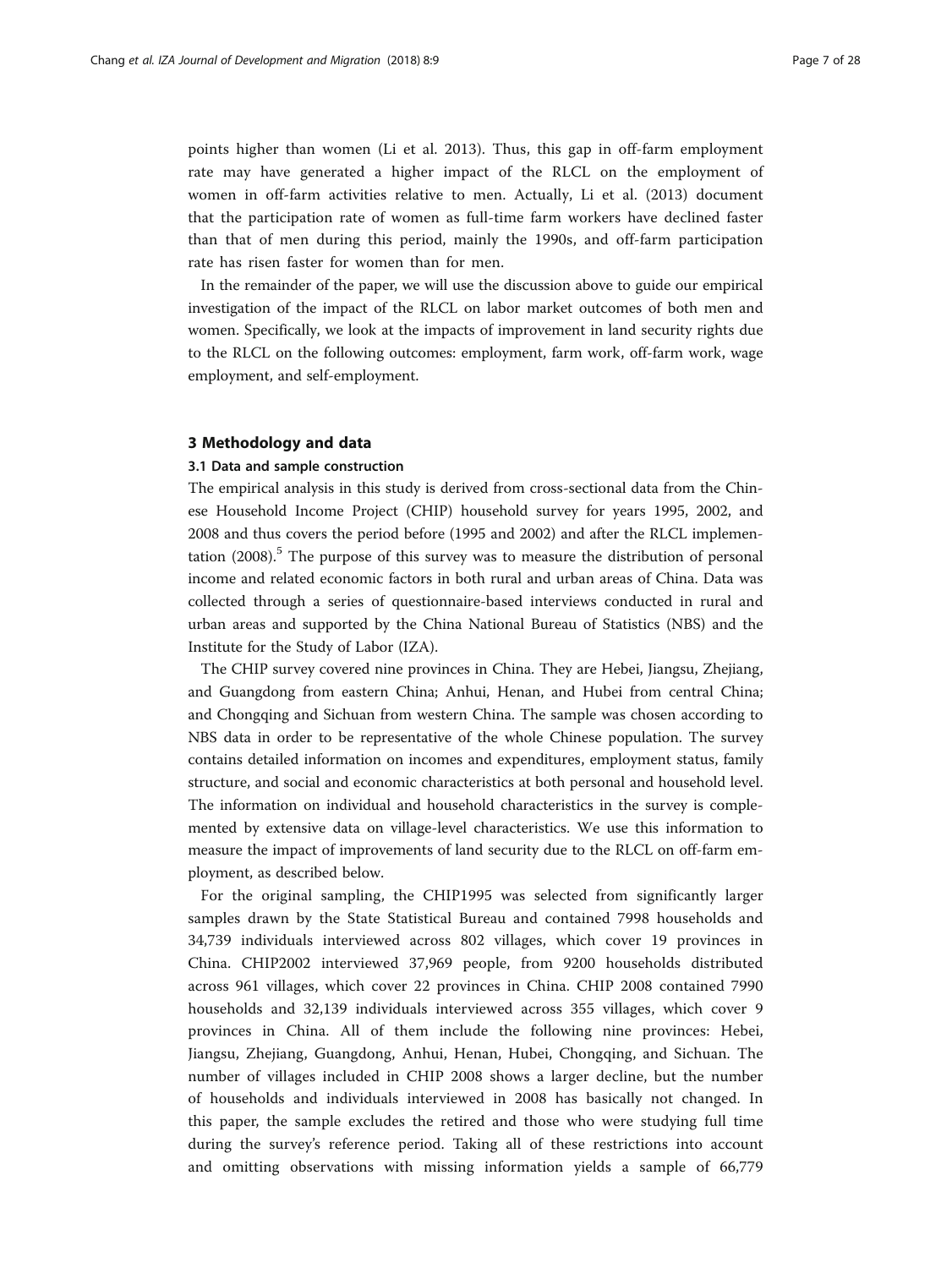observations for individuals aged 16 to 65 years old: 28,813 females and 31,580 males. The statistical description of variables is shown in Table [11](#page-21-0) in the [Appendix](#page-21-0).

The key variable in our study is a measure for land right security indicating treatment status at village level. Following previous studies (e.g., De La Rupelle et al. [2009\)](#page-26-0), we relied on the variation of security rights across villages, depending on each village's collective management of land. However, an important limitation of constructing a "homogenous" measure for land security is the CHIP questionnaire that asks for this type of information by using different specific questions across the 3 years of the survey considered for the analysis. To address this issue, in this study, we use two comparable variables to indicate the village-level dimension of security. For the years of 1995 and 2002, the land security measure is defined by using a variable which measures the share of grain ration land in total land at the village level. Grain ration land is intended to enable farmers to retain some land "to secure their food supply" (Cheng and Tsang [1996](#page-26-0)). Higher share of grain ration land in total land at the village level means there are more security rights for the village farmers. For the year of 2008, since the (continuous) variable indicating grain rotation is unavailable in the CHIP, the variable we use to measure land security at village level is whether the village has retained some land for adjustment (which is often translated as "flexible land"). The existence of flexible land means that there is room for land reallocation by part of the village leaders, i.e., the farmers have to take into account that their land can be redistributed to other members of the village (Cheng and Tsang [1996](#page-26-0)). Therefore, due to the data restrictions discussed above, we construct the measure for land security at village level (i.e., a variable for treatment status, as a binary indicator variable). In particular, for the years of 1995 and 2002, the indicator for land security at village level is coded as one if the share of grain ration land in total land at the village dimension is above the mean value of the year; meanwhile, for the year of 2008, it is coded as one if the village retained some flexible land that year.

In order to verify our results are not (strictly) dependent on the information used to construct the land security indicator, we exploit the fact that the variable of "flexible land" for the CHIP2002 is also available and conduct some robustness exercises. Specifically, we construct "placebo-treatment status" by using the information about flexible land instead of grain rotation for 2002. First, we check the percentage of coincidences in the assignment of villages to treatment by using the original and "placebo" treatment status definition. Results show a high share of coincidence, in the order of 41.91 and 52.54%. Second, we perform the main estimates shown in the empirical analysis but using the placebo-treatment status definition as an indicator for treatment in the regression specification. The results of this exercise are qualitatively similar to those obtained by using the original definition of treatment, as depicted in Tables 15 and 16 in the [Appendix](#page-21-0) section.

#### 3.2 Identification assumptions and econometric strategy

The empirical work in this paper aims to identify the causal effect of land security on farmers' labor market outcomes in villages that had higher land security rights since the RLCL was implemented in 2002. (Figs. [1](#page-8-0) and [2\)](#page-9-0)

In this paper, the major concern is that those villages that chose improving land security could be different from villages that chose not to improve land security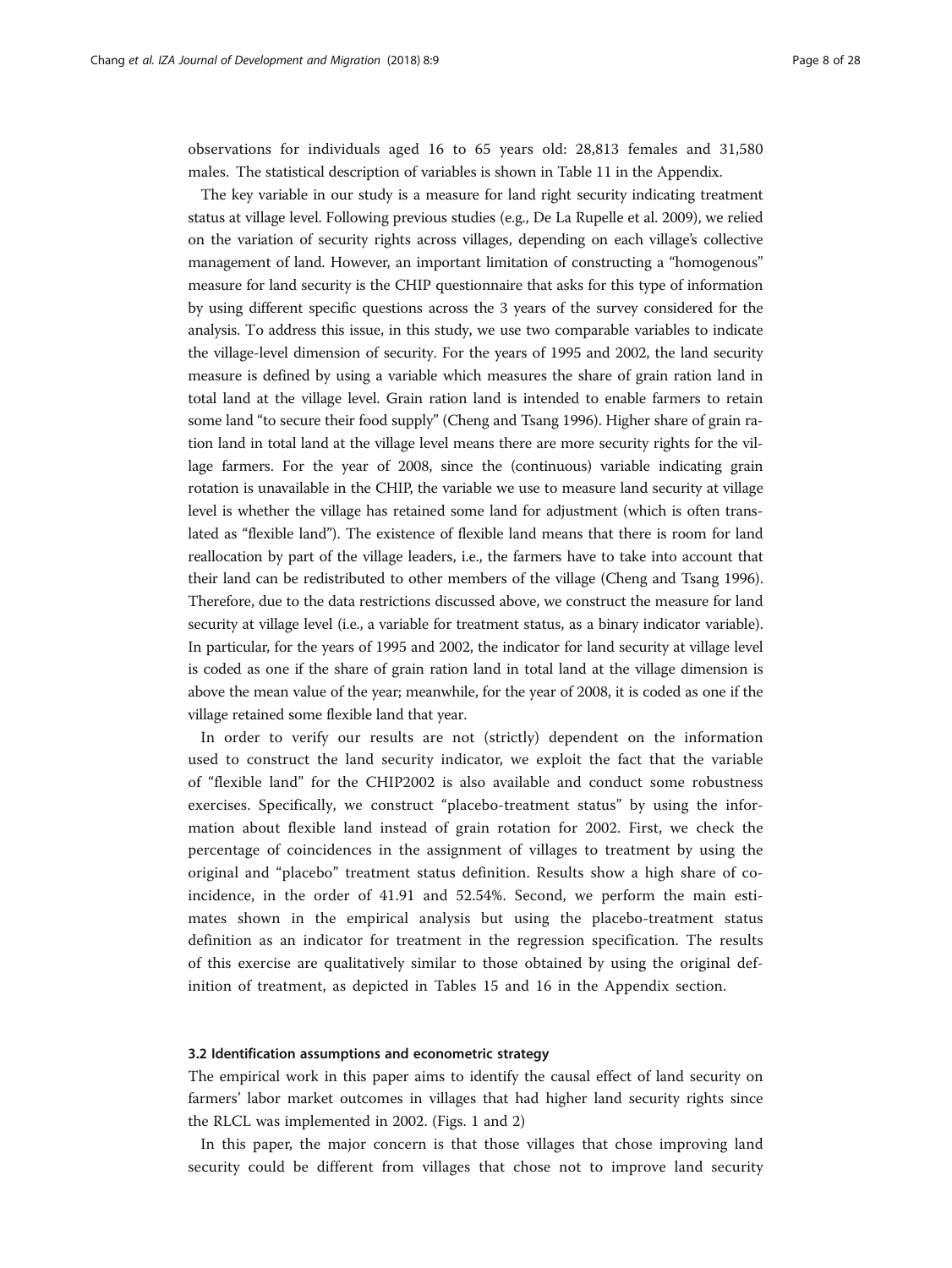<span id="page-8-0"></span>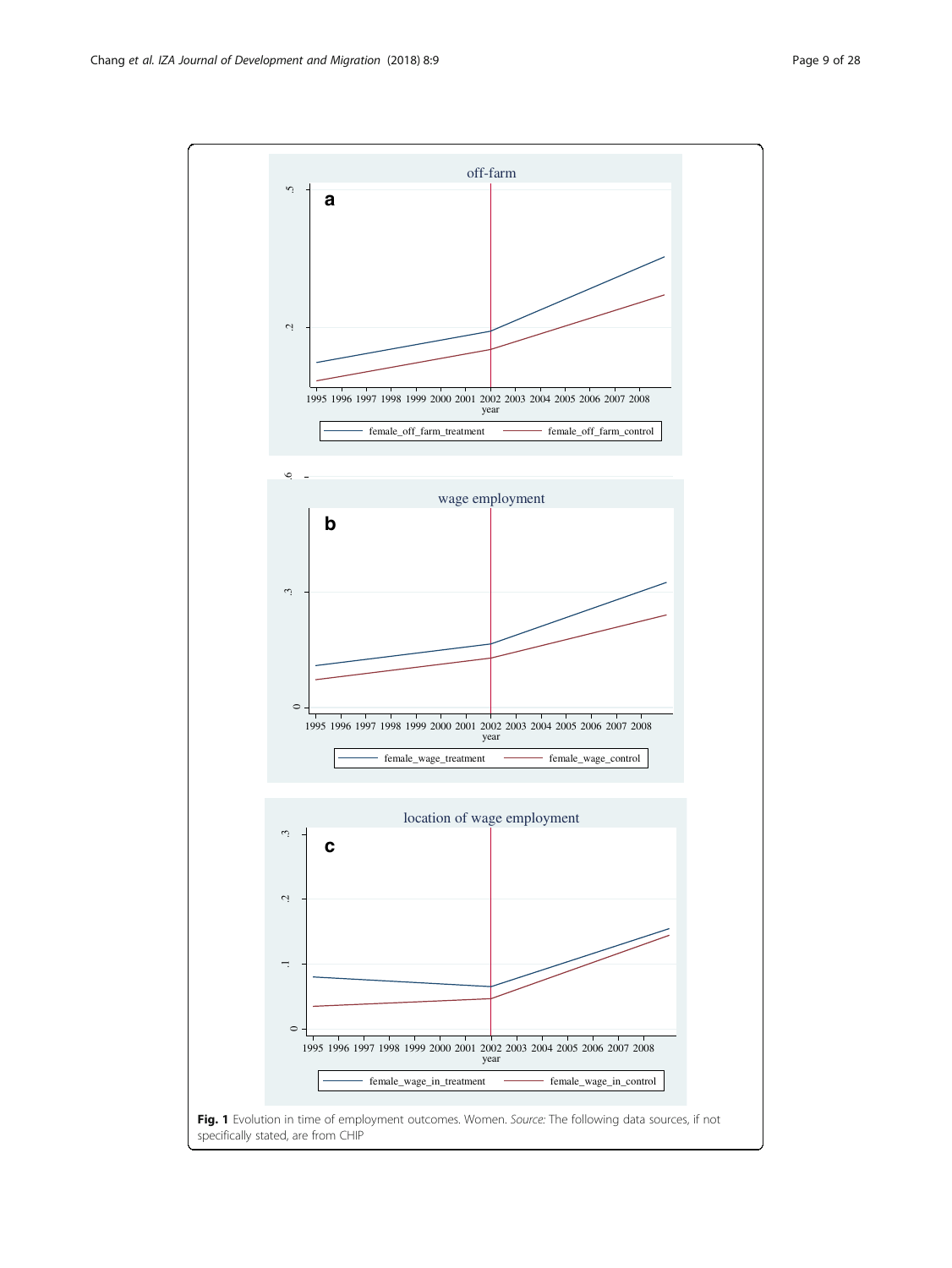<span id="page-9-0"></span>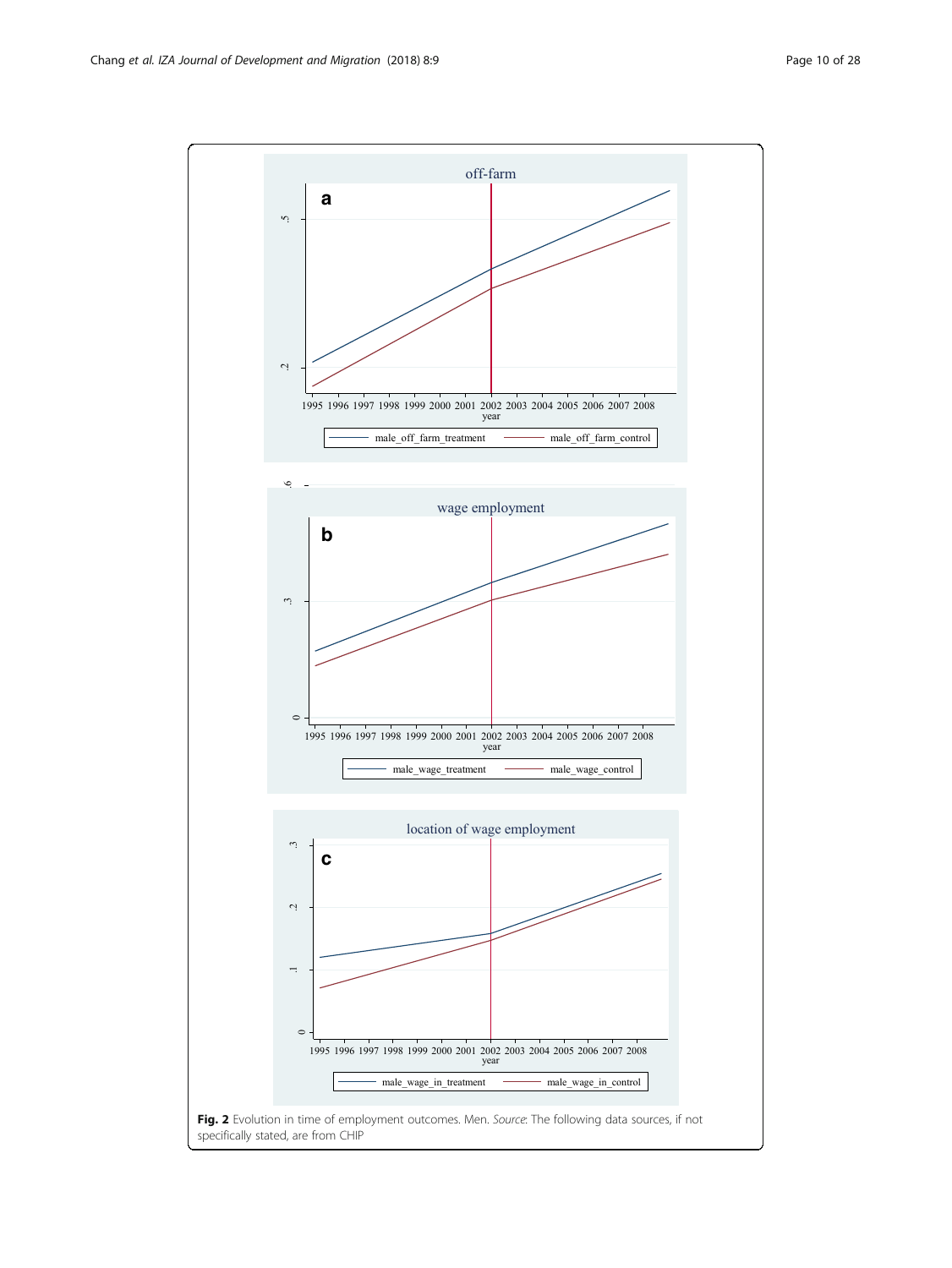and that this difference may be correlated with labor market outcomes. If households have more secure land, they can afford to spend more time being engaged in off-farm work (Brandt et al. [2002\)](#page-26-0). However, many of the unobserved characteristics that may confound identification by using a simpler OLS strategy not only vary across villages but also are fixed over time. For example, such types of timeinvariant factors are the preferences of village authorities to redistribute land, at least in a relatively short-time period as that characterized by our analysis.

In order to control for time-invariant unobserved factors, we use a difference-indifferences approach to evaluate the policy's effect (Angrist and Krueger [1999](#page-26-0)), which compares the change in outcomes in the treatment group before and after the RLCL was implemented to the change in outcomes in the control group. The latter group is assumed to capture the counter factual trend for the treatment group which would have been observed in the absence of the policy change. The treatment group consists of individuals aged 16 to 65 in villages that have higher security rights (i.e., the village share of grain ration land in total land is above the mean value for years 1995 and 2002, and there is no flexible land in the collective for the year of 2008). The comparison group consists of individuals in the same age range whose village has land insecurity, as defined above. The empirical analysis therefore compares the off-farm labor market participation of women or men in the village having higher land security with land insecurity. By comparing changes, we control for unobserved time-invariant village characteristics that might be correlated with the land security as well as off-farm employment decision.

The following is the difference-in-differences specification with controls on which most of the estimates in this paper are based:

$$
Y_{ijt} = \alpha + \beta_0
$$
year95 +  $\beta_1$ year08 +  $\delta$ landsecurity<sub>jt</sub> +  $\gamma_0$ year95 × landscapeunity<sub>jt</sub> +  $\gamma_1$ year08 × landscapeurity<sub>jt</sub> +  $X'_{ijt}\lambda + \theta_t + \phi_j + \varepsilon_{ijt}$ 

where *i* indexes individuals, *j* village, and *t* time. The variable  $Y_{ijt}$  is one of the outcomes of interest; land security<sub>it</sub> is an indicator variable for villages in the treatment group, coded as one if the village has higher land security and zero otherwise; year95 is a dummy equal to one before the RLCL and zero otherwise; year08 is a dummy equal to one after the RLCL was implemented and zero otherwise; and year08  $\times$  land security<sub>it</sub> is the interaction between the two variables, which captures the difference-in-differences treatment effect. Year95  $\times$  land security<sub>jt</sub> is the interaction between the variables of year 95 and land security<sub>it</sub>, which controls for possible different pre-trends between the control and treatment groups. The  $X_{ijt}$ matrix contains individual-specific variables and household and village variables to condition the differences in trends to observable characteristics. The individual covariates include age, education level, and marital status; the household covariates include land holding by household measured by the total area used for agricultural activities, asset used for agriculture measured by the balance of family financial assets, and the household demographic composition; finally, controls at village-level dimension include the village consumption level and per capital income.<sup>6</sup>  $\theta_t$  is a time effect common to all villages in time t, and  $\phi_i$  is a fixed effect unique to the village. The  $\varepsilon_{ijt}$  is an individual time-varying error.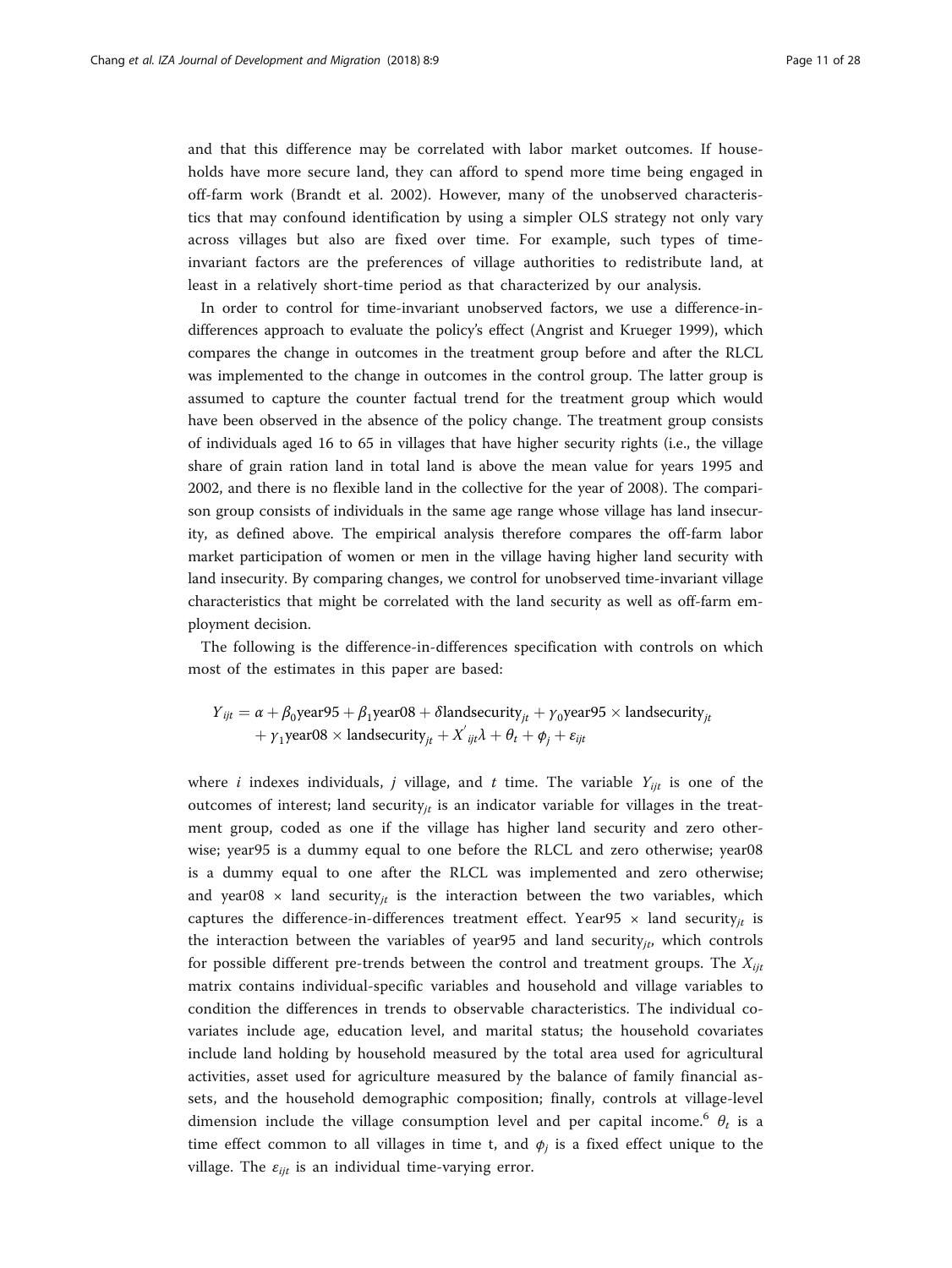<span id="page-11-0"></span>The analysis is based on the set of labor market outcomes of interest directly related to the expected effects discussed in the section on theoretical predictions. Those outcomes include overall employment, farm work, off-farm employment, wage employment, and self-employment. Through the entire empirical analysis, the difference-indifferences results are showed separately for men and women.

The second identification assumption is that the composition of each group remained constant over the period under study. This assumption would be violated, for instance, if the treatment group expanded over time and incorporated individuals with different characteristics. Although our regression equation includes controls for a broad set of individual and household characteristics, this may not be enough to control for potential differences in group-specific compositional changes over time. In Section [4.4](#page-16-0), we will test whether the possible compositional effect has influenced the results.

Tables 2 and [3](#page-12-0) present the statistics summary of some of the main variables by treatment status before and after the policy change for women and men in the sample. The statistics indicate that both women and men in the two groups were reasonably similar in terms of age, education, legal status, and other main socioeconomic characteristics. Most importantly, the last column in the table presents the difference between the preand post-reform changes for the two groups, which indicates only a few statistically

|                         | Control    |        |             |       | Treatment  |       |             |       | Difference-in-                |  |
|-------------------------|------------|--------|-------------|-------|------------|-------|-------------|-------|-------------------------------|--|
|                         | Pre-reform |        | Post-reform |       | Pre-reform |       | Post-reform |       | differences                   |  |
|                         | Mean       | S.D.   | Mean        | S.D.  | Mean       | S.D.  | Mean        | S.D.  | Land security $\times$ policy |  |
| Observations            |            | 12,130 |             | 512   |            | 9294  |             | 6877  | 28,813                        |  |
| Age                     | 35.47      | 13.02  | 41.20       | 12.39 | 35.79      | 12.99 | 40.07       | 12.78 | $-0.560$                      |  |
| Education level         | 5.70       | 3.28   | 7.24        | 2.43  | 5.97       | 3.20  | 7.15        | 2.16  | $0.270*$                      |  |
| Legal status            | 0.93       | 0.33   | 0.88        | 0.36  | 0.86       | 0.38  | 0.85        | 0.39  | $-0.010$                      |  |
| Log land                | 1.95       | 0.76   | 1.09        | 1.35  | 1.79       | 0.75  | 1.28        | 0.93  | $0.460***$                    |  |
| Log asset               | 7.48       | 1.28   | 8.08        | 1.39  | 7.56       | 1.27  | 8.14        | 1.38  | $0.260***$                    |  |
| Log per capita income   | 8.02       | 0.54   | 8.76        | 0.42  | 8.01       | 0.59  | 8.58        | 0.51  | $-0.060**$                    |  |
| Log consumption level   | 8.03       | 0.04   | 8.56        | 0.04  | 8.00       | 0.03  | 8.56        | 0.04  | $-0.003*$                     |  |
| Girls aged 6 or younger | 12.08      | 35.28  | 9.38        | 29.84 | 11.64      | 34.15 | 11.33       | 34.04 | 0.020                         |  |
| Boys aged 6 or younger  | 14.86      | 38.17  | 8.40        | 27.76 | 13.96      | 36.17 | 13.92       | 36.65 | $0.060***$                    |  |
| Boys aged 7-14          | 32.62      | 56.56  | 15.04       | 37.39 | 28.64      | 51.97 | 18.12       | 41.99 | 0.030                         |  |
| Girls aged 7-14         | 27.30      | 53.97  | 11.52       | 33.75 | 22.75      | 49.02 | 14.53       | 39.04 | 0.030                         |  |
| Women aged 15-25        | 79.47      | 86.63  | 52.73       | 72.91 | 76.99      | 84.98 | 59.27       | 76.25 | $0.070*$                      |  |
| Men aged 15-25          | 56.45      | 68.78  | 44.34       | 61.67 | 55.23      | 70.22 | 44.93       | 62.43 | 0.010                         |  |
| Women aged 26-39        | 39.23      | 50.10  | 38.28       | 50.63 | 41.33      | 51.22 | 44.31       | 56.55 | $0.060**$                     |  |
| Men aged 26-39          | 39.15      | 52.08  | 42.58       | 55.11 | 41.32      | 53.60 | 46.59       | 59.90 | 0.040                         |  |
| Women aged 40-50        | 47.11      | 50.08  | 44.92       | 50.96 | 46.73      | 49.96 | 43.86       | 49.62 | $-0.010$                      |  |
| Men aged 40-50          | 43.68      | 49.80  | 39.06       | 48.84 | 43.53      | 49.76 | 38.05       | 48.76 | $-0.010$                      |  |
| Women aged 51-69        | 28.43      | 45.54  | 44.73       | 49.77 | 30.33      | 46.04 | 47.48       | 49.94 | 0.030                         |  |
| Men aged 51-69          | 33.85      | 47.93  | 51.37       | 50.81 | 36.27      | 48.33 | 54.15       | 50.32 | 0.030                         |  |
| Women aged 70 over      | 6.61       | 25.05  | 4.30        | 20.30 | 7.38       | 26.19 | 8.04        | 27.99 | $0.040***$                    |  |
| Men aged 70 over        | 4.56       | 20.86  | 3.32        | 17.93 | 5.09       | 21.98 | 4.77        | 21.38 | 0.010                         |  |

| Table 2 Summary statistics. Women |  |
|-----------------------------------|--|
|-----------------------------------|--|

Source: The following data sources, if not specifically stated, are from CHIP

Notes: (.): Standard error; significant at the 1% (\*\*\*), 5% (\*\*) and 10% (\*) level respectively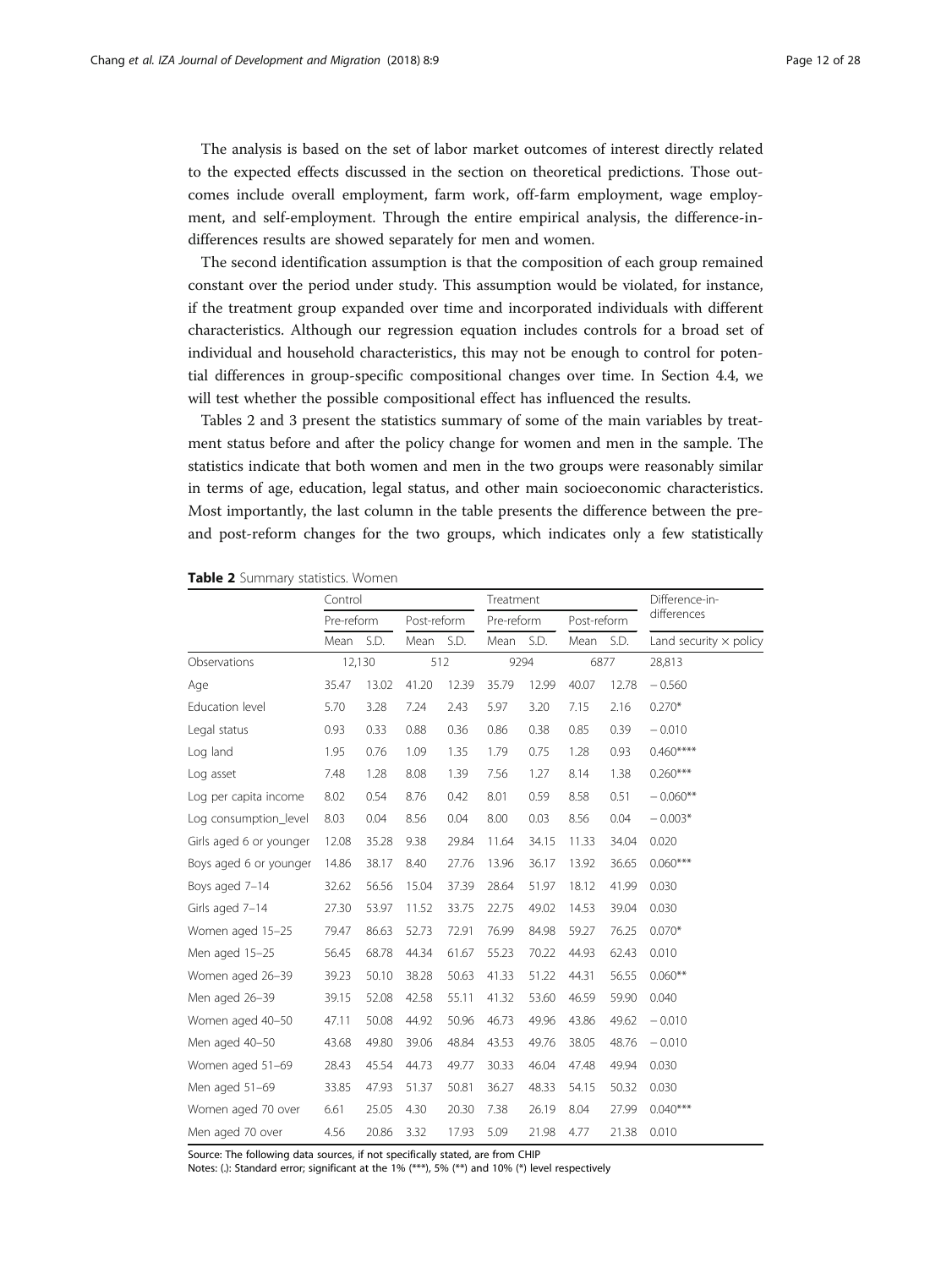|                         | Control    |       |             |       | Treatment  |       |             |       | Difference-in-                |  |
|-------------------------|------------|-------|-------------|-------|------------|-------|-------------|-------|-------------------------------|--|
|                         | Pre-reform |       | Post-reform |       | Pre-reform |       | Post-reform |       | differences                   |  |
|                         | Mean       | S.D.  | Mean        | S.D.  | Mean       | S.D.  | Mean        | S.D.  | Land security $\times$ policy |  |
| Observations            | 12,854     |       | 586         |       | 10,146     |       | 7994        |       | 31,580                        |  |
| Age                     | 36.16      | 13.53 | 41.51       | 13.30 | 36.52      | 13.62 | 41.26       | 13.36 | 0.090                         |  |
| Education level         | 7.19       | 2.75  | 7.87        | 2.38  | 7.47       | 2.64  | 7.91        | 2.25  | 0.080                         |  |
| Marry status            | 0.90       | 0.35  | 0.80        | 0.43  | 0.83       | 0.41  | 0.81        | 0.43  | 0.020                         |  |
| Log land                | 1.94       | 0.76  | 1.09        | 1.28  | 1.80       | 0.75  | 1.29        | 0.93  | $0.440***$                    |  |
| Log asset               | 7.49       | 1.28  | 8.01        | 1.42  | 7.57       | 1.26  | 8.14        | 1.36  | $0.320***$                    |  |
| Log per capita income   | 8.02       | 0.53  | 8.77        | 0.40  | 8.00       | 0.59  | 8.56        | 0.51  | $-0.100***$                   |  |
| Log consumption_level   | 8.03       | 0.04  | 8.56        | 0.04  | 8.00       | 0.03  | 8.56        | 0.04  | $-0.003$                      |  |
| Girls aged 6 or younger | 11.37      | 34.49 | 9.56        | 30.56 | 11.20      | 33.50 | 11.30       | 33.87 | 0.020                         |  |
| Boys aged 6 or younger  | 13.72      | 37.06 | 8.36        | 27.71 | 13.14      | 35.41 | 13.57       | 36.51 | $0.050***$                    |  |
| Boys aged 7-14          | 28.10      | 54.04 | 13.48       | 35.65 | 25.17      | 49.95 | 16.07       | 40.71 | 0.030                         |  |
| Girls aged 7-14         | 25.36      | 52.04 | 12.12       | 34.69 | 21.46      | 47.20 | 13.51       | 38.29 | 0.010                         |  |
| Women aged 15-25        | 53.86      | 72.79 | 37.37       | 60.93 | 51.36      | 70.45 | 41.21       | 64.05 | 0.040                         |  |
| Men aged 15-25          | 77.37      | 78.78 | 55.63       | 69.75 | 77.20      | 81.51 | 55.50       | 71.10 | 0.000                         |  |
| Women aged 26-39        | 36.44      | 49.17 | 34.81       | 49.09 | 38.25      | 50.22 | 39.29       | 54.02 | $0.040**$                     |  |
| Men aged 26-39          | 41.29      | 54.52 | 50.34       | 60.27 | 43.05      | 55.82 | 53.47       | 64.36 | 0.030                         |  |
| Women aged 40-50        | 45.94      | 49.95 | 43.34       | 51.62 | 45.96      | 49.84 | 41.01       | 49.19 | 0.020                         |  |
| Men aged 40-50          | 43.39      | 50.02 | 36.18       | 48.80 | 44.38      | 49.98 | 35.55       | 48.16 | 0.010                         |  |
| Women aged 51-69        | 27.95      | 45.19 | 46.08       | 49.89 | 30.02      | 45.90 | 49.20       | 50.00 | 0.030                         |  |
| Men aged 51-69          | 37.19      | 49.16 | 55.29       | 50.78 | 38.40      | 49.04 | 59.21       | 50.13 | $0.040*$                      |  |
| Women aged 70 over      | 6.84       | 25.36 | 5.97        | 25.79 | 7.46       | 26.31 | 8.36        | 28.48 | $0.020**$                     |  |
| Men aged 70 over        | 4.54       | 20.81 | 3.58        | 18.60 | 4.97       | 21.73 | 4.97        | 21.78 | 0.010                         |  |

<span id="page-12-0"></span>Table 3 Summary statistics. Men

Source: The following data sources, if not specifically stated, are from CHIP

Notes: (.): Standard error; significant at the 1% (\*\*\*), 5% (\*\*) and 10% (\*) level respectively

significant changes in the average characteristics of the two groups. This evidence suggests that, at least in terms of observed characteristics, the main results discussed below are not influenced by compositional effects.

## 4 Application and results

## 4.1 Descriptive analysis

Table 4 presents the off-farm employment for men and women from 1995 to 2008. This table shows that off-farm employment rates increased largely for both men and women, and this increase is mainly from wage employment as self-employment increased slowly.

| Year | Employment (%) |       | Farm (%) |            | Off-farm (%) |       |       | Wage employment (%) | Self-employment (%) |      |
|------|----------------|-------|----------|------------|--------------|-------|-------|---------------------|---------------------|------|
|      | Women          | Men   | Women    | Men        | Women        | Men   | Women | Men                 | <b>Women</b>        | Men  |
| 1995 | 8778           | 8799  | 78.01    | 70.19 9.77 |              | 17.80 | -838  | 14.58               | 139                 | 3.22 |
| 2002 | 88.43          | 9834  | 70.99    | 51.16      | 1744         | 3818  | 14.84 | 32.86               | 2.60                | 5.33 |
| 2008 | 90.95          | 94.48 | 56.08    | 39.10      | 34.86        | 5537  | 3191  | 4951                | 295                 | 5.86 |

Table 4 Summary statistics of labor market outcomes

Source: The following data sources, if not specifically stated, are from CHIP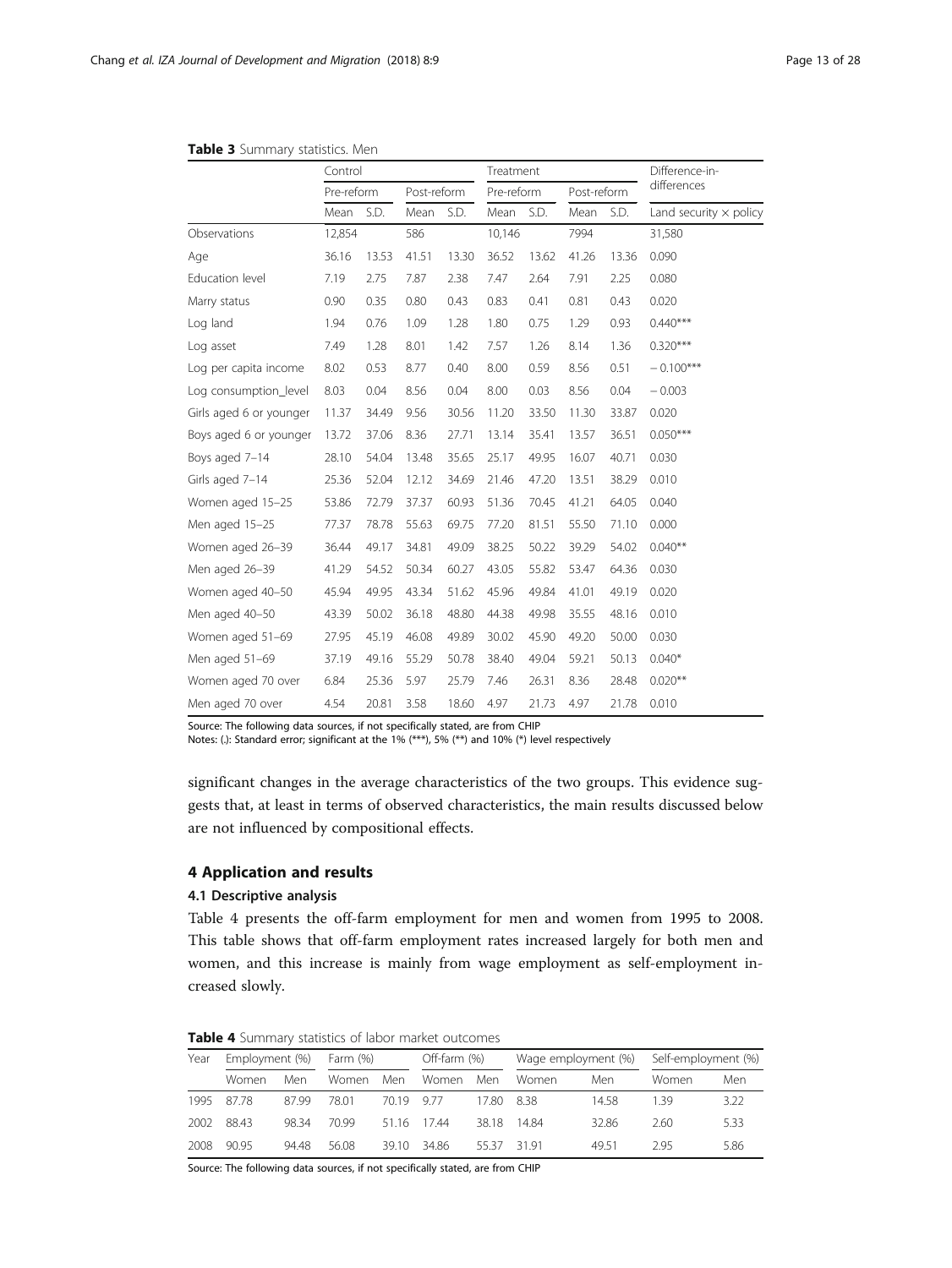#### 4.2 Baseline results

The interaction between land rights security and the year of 2008 dummy captures the effect of being in a land security village on off-farm work after the RLCL was implemented, relative to those located in villages with land insecurity. Table [5](#page-14-0) presents the baseline estimates of the effects of the RLCL on female and male labor market. Each column reports the OLS estimates of the regression equation for the main outcomes: employment, farm work, off-farm work, wage employment, and self-employment. The first row in Table [5](#page-14-0) presents the estimates and standard errors of the interaction coefficient in equation, which captures the impact of the RLCL. The second row is the interaction between land rights security and the year of 1995 dummy variable, which indicates the treatment effect before the RLCL. The year 2002 is set as the reference year. The variables for years of 1995 and 2008 are pre-policy and post-policy, respectively. The third row displays the estimates of the coefficient of the treatment variable (land security in equation). The last row in the table reports the average of each column's dependent variable for the period before the implementation of the RLCL. The discussion focuses on the regression results with the full set of controls in regression equation, county fixed effects, individual age and education-level characteristics, land holding by household, asset used for agriculture by household, household demographic variables, and village characteristics, which are included but not reported. Since the percent of farmers who work in both activities is low (there are 6.6% women and 18% men who work both in farm and off-farm activities), we have restricted the analysis to the sample of individuals who engage in one employment only.<sup>7</sup>

The estimates in column 1 of Table [5](#page-14-0) present the policy impact on the employment rate for men and women. The coefficient on interaction of the land rights security variable and year dummy of land security × year08 shows that both the employment rate of women (5.8 percentage points) and men (4.1 percentage points) increased and both are statistically significant at the one percent level, respectively. In terms of the pre-policy average, the effect represents an increase of 6.6% for women and 4.6% for men. The variable of land security  $\times$  year 95 (which captures pre-trend effects) is not statistically significant for women at the usual statistical levels. In contrast, the estimate for men shows the coefficient on this variable is statistically significant at the 10% statistical level, suggesting some caution for interpretation. For the rest of the estimates presented in Table [5](#page-14-0), we cannot reject the null of the coefficient on land security  $\times$  year95 that is statistically different of zero.

The estimates in column 2 of Table [5](#page-14-0) are the policy effect on farm employment for men and women. It shows that the coefficient of land security  $\times$  year08 is negative for both women and men and statistically significant at the 5% level for men. The estimates in column 3 correspond to the main outcome of interest, that is, off-farm employment. The results indicate a statistically significant increase in those villages with land security after the RLCL relative to those villages without land security. For off-farm work, there is an increase of 7.1% points for women, and an increase of 10% points for men, both of them are significant at the 1% level. In terms of the pre-policy average, the effect represents an increase of 39.4% for women and 29.4% for men. Similarly, the variable of land security  $\times$  year 95 is not statistically significant in the estimations. As the employment has increased significantly for both women and men, we can conclude that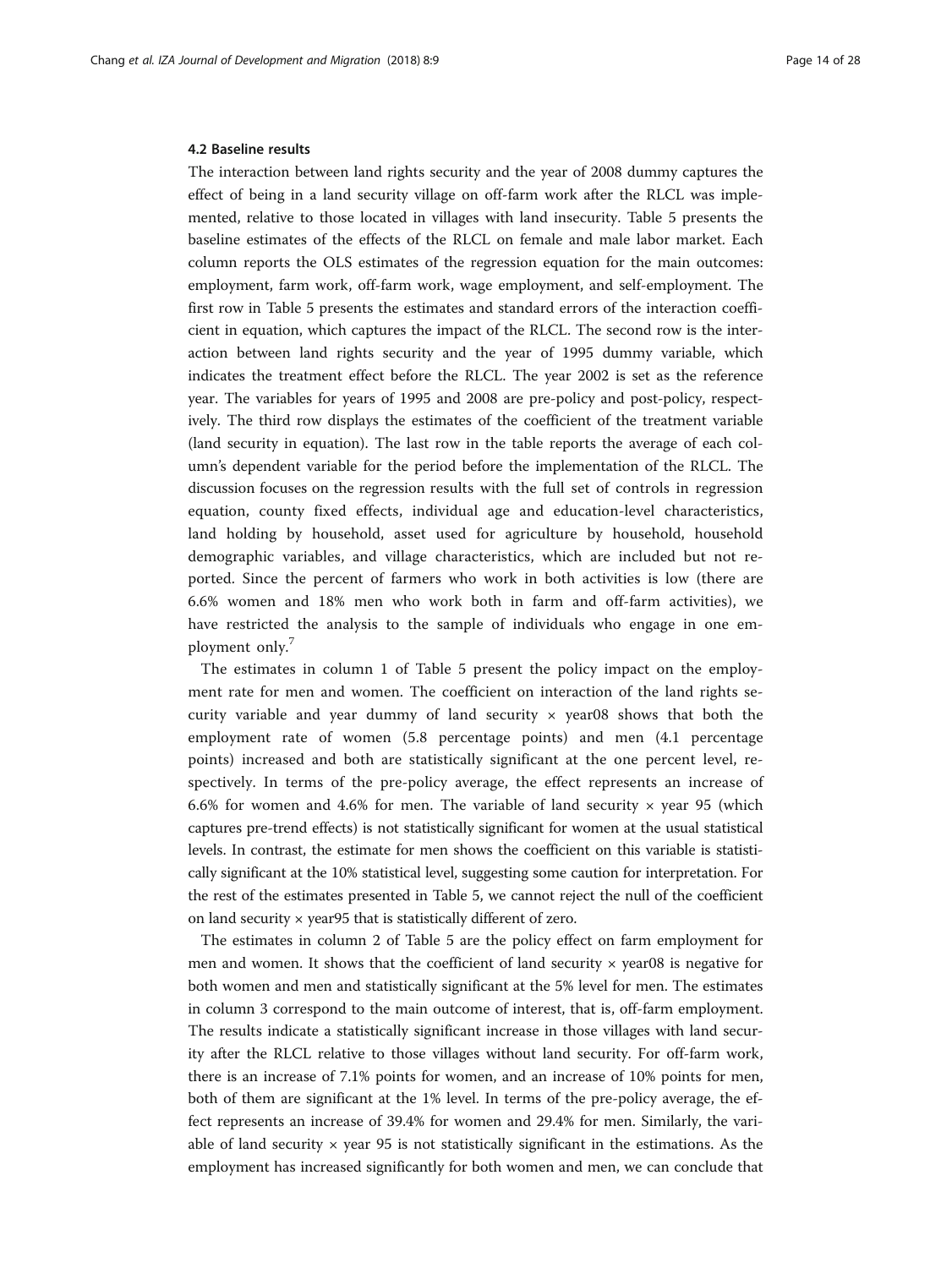<span id="page-14-0"></span>

|                                                                                                                                                                                                                                                                                                                                                                                                                                                       | Women                 |                       |                       |                        |                      | Vien                   |                        |                        |                        |                        |
|-------------------------------------------------------------------------------------------------------------------------------------------------------------------------------------------------------------------------------------------------------------------------------------------------------------------------------------------------------------------------------------------------------------------------------------------------------|-----------------------|-----------------------|-----------------------|------------------------|----------------------|------------------------|------------------------|------------------------|------------------------|------------------------|
| Dependent variable                                                                                                                                                                                                                                                                                                                                                                                                                                    | Employment Farm       |                       | farm-<br>€<br>6       | employment<br>Nage     | employment<br>Self-  | Employment             | Farm                   | Off-farm               | employment<br>Wage     | employment<br>Self-    |
| Land security x year08                                                                                                                                                                                                                                                                                                                                                                                                                                | $0.058***$<br>(0.019) | $-0.013$<br>(0.026)   | $0.071***$<br>(0.025) | 0.054**<br>(0.024)     | (0.011)<br>0.019*    | $3.041***$<br>(0.016)  | $-0.059***$<br>(620.0) | $0.100***$<br>(0.028)  | $0.074***$<br>(0.028)  | (0.016)<br>0.024       |
| and security x year95                                                                                                                                                                                                                                                                                                                                                                                                                                 | (0.011)<br>0.007      | (0.014)<br>0.010      | $-0.003$<br>(0.012)   | (0.011)<br>0.001       | $-0.003$<br>(0.005)  | (0.012)<br>$0.022*$    | (0.016)<br>0.018       | (0.014)<br>0.004       | (0.014)<br>0.010       | $-0.002$<br>(0.007)    |
| and security                                                                                                                                                                                                                                                                                                                                                                                                                                          | $-0.013*$<br>(0.008)  | $-0.015$<br>(0.01)    | (6000)<br>0.001       | $-0.002$<br>(0.008)    | (0.004)<br>0.000     | $-0.025**$<br>(0.008)  | $-0.026**$<br>(0.012)  | (0.011)<br>0.001       | $-0.008$<br>(0.011)    | 10.005)                |
| Year <sub>08</sub>                                                                                                                                                                                                                                                                                                                                                                                                                                    | $-0.103$<br>(0.118)   | $-0.068$<br>(0.152)   | $-0.035$<br>(0.122)   | (0.114)<br>$-0.021$    | (0.053)<br>0.000     | $0.289**$<br>(0.121)   | $-0.153$<br>(0.179)    | $0.442***$<br>(0.158)  | $0.528***$<br>(0.156)  | $-0.133*$<br>(0.075)   |
| Year95                                                                                                                                                                                                                                                                                                                                                                                                                                                | $-0.016*$<br>(0.010)  | $0.057***$<br>(0.012) | $-0.073**$<br>(0.010) | $-0.048***$<br>(0.009) | $-0.008*$<br>(0.004) | $-0.031***$<br>(0.010) | $0.210***$<br>(0.014)  | $-0.241***$<br>(0.013) | $-0.193***$<br>(0.012) | $-0.020***$<br>(0.006) |
| Ř                                                                                                                                                                                                                                                                                                                                                                                                                                                     | 0.19                  | 0.31                  | 0.27                  | 0.26                   | 0.06                 | 0.05                   | 2.17                   | 0.22                   | 0.17                   | 0.06                   |
| No. of obs.                                                                                                                                                                                                                                                                                                                                                                                                                                           | 28,813                |                       |                       |                        |                      | 31,580                 |                        |                        |                        |                        |
| Dependent variable<br>mean                                                                                                                                                                                                                                                                                                                                                                                                                            | 0.88                  | 0.70                  | $\frac{8}{2}$         | 0.17                   | 0.03                 | 0.89                   | 0.55                   | 0.34                   | 0.31                   | 0.07                   |
| Notes: (.) indicates standard error; significant at the 1% (***), 5% (***), 5% (**), 5% (**), 3% (*) lovels. Fad regression also includes the intercept, individual age and education level, land used by the household in log<br>financial assets in log form, village per capita income in log form, willage consumption level in log form, and county fixed effects. Source: The following data sources, if not specifically stated, are from CHIP |                       |                       |                       |                        |                      |                        |                        |                        |                        |                        |

j.

Table 5 The effect of RLCL on employment outcomes

Table 5 The effect of RLCL on employment outcomes  $\frac{1}{2}$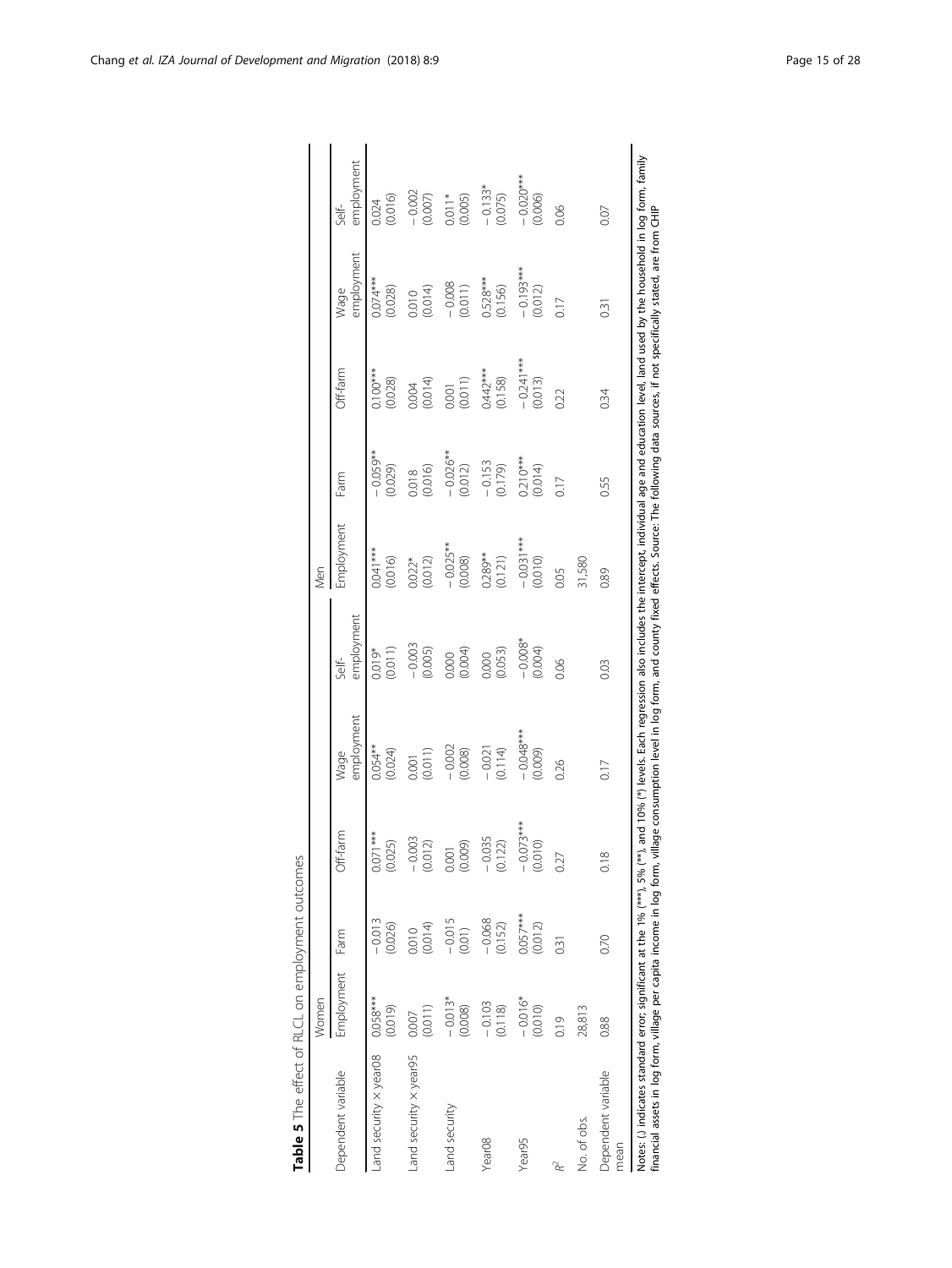the policy effect on off-farm employment seems to be driven by an employment effect for women. For men, the employment on farm decreased significantly. Therefore, the policy effect on off-farm seems to be both a switching effect from farm activities to offfarm and an employment effect.

We then separate the off-farm work to wage employment and self-employment. Columns 4 to 5 reveal that the overall effect on off-farm work was due to an increase in wage employment, which is consistent with the discussion in Section [3](#page-6-0). For being employed as wage workers, there is an increase of 5.4 percentage points for women (significant at the 5% level) and an increase of 7.4 percentage points for men (significant at the 1% level). In terms of the pre-policy average, this implies that the effect is representative of an increase of 31.8% for women and 23.9% for men.

With respect to the participation of self-employment, Table [5](#page-14-0) shows that the sign of the interaction between land rights security and the year of 2008 are both small in magnitude. It is statistically significant at the 10% level for women and not statistically significant for men. Overall, the pattern of results in Table [5](#page-14-0) indicates that women's labor market behavior responded to the policy reform as predicted in Section [3](#page-6-0). The RLCL is associated with an increase in off-farm employment rates, and the overall effect on off-farm work was due to an increase in wage employment.

In addition, the dependent variables were estimated at the village level (see Table 12 in the [Appendix](#page-21-0) section). The result is consistent with the conclusions mentioned above. At the same time, the probit estimates of the effect of the RLCL on female and male labor market are shown in Tables 13 and 14 in the [Appendix](#page-21-0) section. The main results are qualitatively similar to the regressions which are estimated by the OLS. For simplicity in the interpretation of the coefficients, we decided to report the coefficients as estimated by the OLS.

#### 4.3 Heterogeneous effects

Exploring for heterogeneity effects across individuals and households is likely to be important in satisfactorily explaining their off-farm activities. Households and individuals differ considerably in terms of their on-farm productivities and their ability to access these off-farm opportunities. Heterogeneity in household labor or land endowments and human capital also induces labor re-allocation from farm to off-farm activities.

We examine which groups of individuals are particularly affected by land tenure security (full results are not shown here for lack of space but available upon request to the authors). First, we stratify the sample into two groups based on age. The results reveal that the impact on off-farm work and wage employment is significant and larger for men and women older than 26. Second, when stratification is carried out by educational attainment, we find strong evidence that the less educated are affected. We also find a stronger effect of land tenure security on the labor market behavior of older people and of those with a low level of education. The result is consistent with the evidence of Mu and Giles ([2014](#page-26-0)) on the labor supply responses to land security rights. Third, we stratify the sample by wage employment and self-employment in their local county and outside of their hometown. There are 4.2 percentage points for women and 7 percentage points for men, participating in the local wage labor market. With respect to self-employment, there is a significant increase in local self-employment for men, but the effect is not statistically significant for women (Tables [6](#page-16-0), [7](#page-16-0), [8](#page-17-0), and [9](#page-17-0)).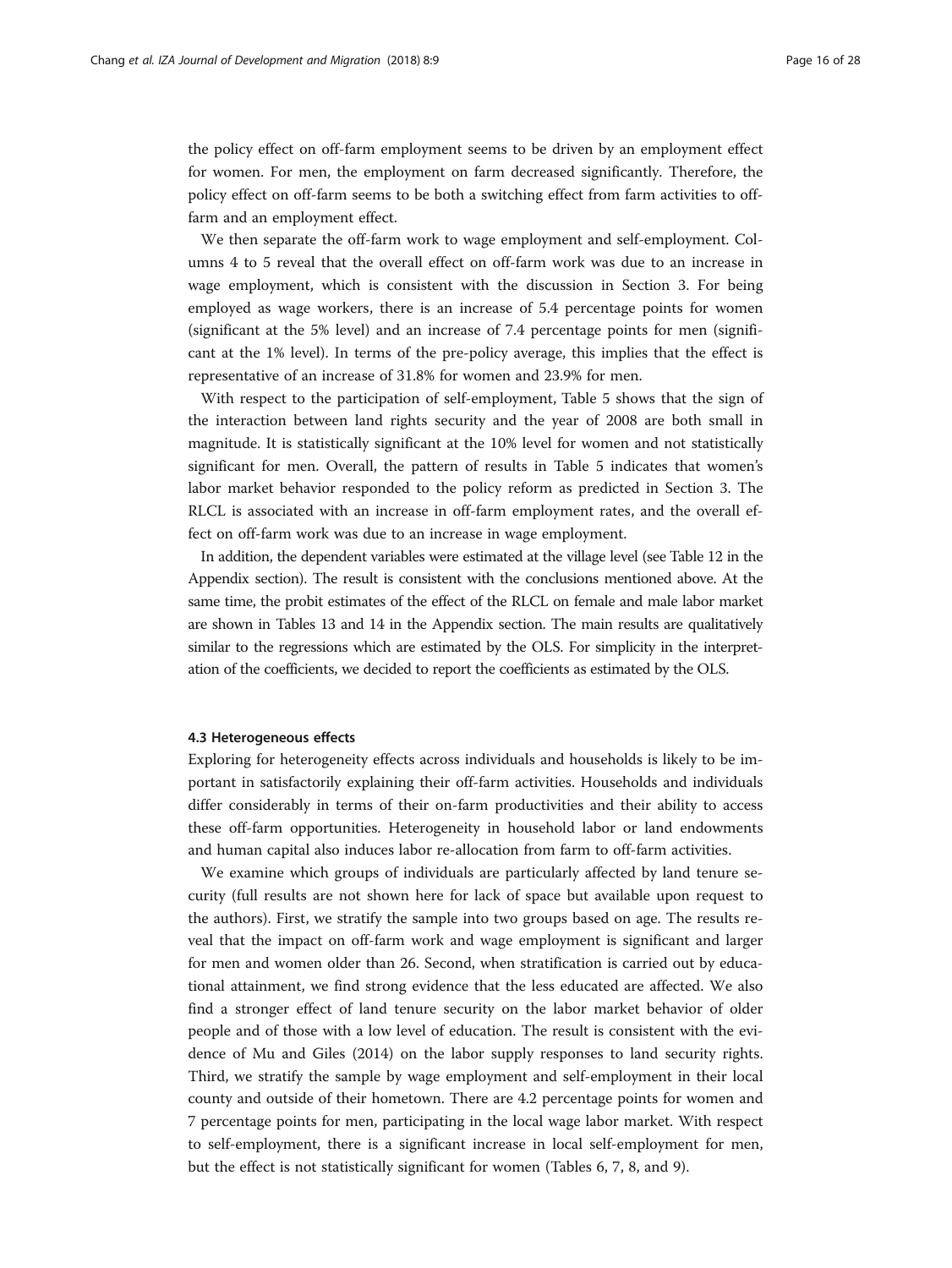| Group                      | Age 16-25 |                    |                     | Age 26 and older |                    |                     |
|----------------------------|-----------|--------------------|---------------------|------------------|--------------------|---------------------|
| Dependent variable         | Off-farm  | Wage<br>employment | Self-<br>employment | Off-farm         | Wage<br>employment | Self-<br>employment |
| Land security $\times$     | 0.014     | 0.006              | 0.008               | $0.072***$       | $0.051***$         | $0.024*$            |
| year <sub>08</sub>         | (0.069)   | (0.069)            | (0.010)             | (0.025)          | (0.024)            | (0.013)             |
| Land security $\times$     | 0.029     | 0.029              | 0.004               | $-0.015$         | $-0.010$           | $-0.006$            |
| year95                     | (0.028)   | (0.027)            | (0.009)             | (0.011)          | (0.010)            | (0.006)             |
| Land security              | 0.014     | $-0.015$           | $-0.001$            | 0.010            | 0.006              | 0.001               |
|                            | (0.021)   | (0.021)            | (0.007)             | (0.009)          | (0.008)            | (0.005)             |
| Year <sub>08</sub>         | 0.212     | 0.207              | 0.041               | $-0.021$         | $-0.002$           | $-0.016$            |
|                            | (0.298)   | (0.295)            | (0.070)             | (0.119)          | (0.104)            | (0.069)             |
| Year95                     | $-0.040$  | $-0.022$           | 0.001               | $-0.064***$      | $-0.039***$        | $-0.009*$           |
|                            | (0.026)   | (0.026)            | (0.008)             | (0.009)          | (0.008)            | (0.005)             |
| $R^2$                      | 0.31      | 0.30               | 0.06                | 0.28             | 0.26               | 0.07                |
| No. of obs.                | 7763      |                    |                     | 21,050           |                    |                     |
| Dependent variable<br>mean | 0.30      | 0.29               | 0.03                | 0.14             | 0.12               | 0.04                |

<span id="page-16-0"></span>Table 6 The effect of RLCL on employment outcomes by age. Women

Notes: (.) indicates standard error; significant at the 1% (\*\*\*), 5% (\*\*), and 10% (\*) levels. Each regression also includes the intercept, individual age and education level, land used by the household in log form, family financial assets in log form, village per capita income in log form, village consumption level in log form, and county fixed effects. Source: The following data sources, if not specifically stated, are from CHIP

#### 4.4 Robustness

The following section present the robustness tests on the difference-in-differences estimates presented in the previous section. These exercises are based on the model of equation, with full controls for individual characteristics, household characteristics, and county-fixed effects, as in the previous analysis. The estimates on the previous regression analysis show that the coefficient on the interaction between land rights security and the year of 1995 dummy variable is insignificant statistically for (almost) all of the

Table 7 The effect of RLCL on employment outcomes by age. Men

| Group                      | Age 16-25   |                    |                     | Age 26 and older |                    |                     |
|----------------------------|-------------|--------------------|---------------------|------------------|--------------------|---------------------|
| Dependent variable         | Off-farm    | Wage<br>employment | Self-<br>employment | Off-farm         | Wage<br>employment | Self-<br>employment |
| Land security $\times$     | 0.042       | 0.065              | $-0.021$            | $0.100*$         | $0.066**$          | $0.030*$            |
| year <sub>08</sub>         | (0.064)     | (0.067)            | (0.022)             | (0.029)          | (0.029)            | (0.018)             |
| Land securityx             | $-0.006$    | 0.004              | 0.008               | 0.011            | 0.012              | 0.002               |
| year95                     | (0.027)     | (0.027)            | (0.011)             | (0.016)          | (0.016)            | (0.008)             |
| Land security              | $-0.003$    | $-0.015$           | 0.009               | $-0.001$         | $-0.005$           | 0.006               |
|                            | (0.021)     | (0.020)            | (0.008)             | (0.013)          | (0.013)            | (0.007)             |
| Year <sub>08</sub>         | 0.202       | 0.279              | 0.027               | $0.650***$       | $0.671***$         | $-0.115$            |
|                            | (0.298)     | (0.295)            | (0.093)             | (0.179)          | (0.178)            | (0.096)             |
| Year95                     | $-0.216***$ | $-0.194***$        | 0.014               | $-0.269***$      | $-0.211***$        | $-0.031***$         |
|                            | (0.029)     | (0.029)            | (0.011)             | (0.015)          | (0.014)            | (0.007)             |
| $R^2$                      | 0.32        | 0.31               | 0.09                | 0.30             | 0.24               | 0.11                |
| No. of obs.                | 8195        |                    |                     | 23,385           |                    |                     |
| Dependent variable<br>mean | 0.33        | 0.32               | 0.04                | 0.35             | 0.31               | 0.08                |

Notes: (.) indicates standard error; significant at the 1% (\*\*\*), 5% (\*\*), and 10% (\*) levels. Each regression also includes the intercept, individual age and education level, land used by the household in log form, family financial assets in log form, village per capita income in log form, village consumption level in log form, and county fixed effects. Source: The following data sources, if not specifically stated, are from CHIP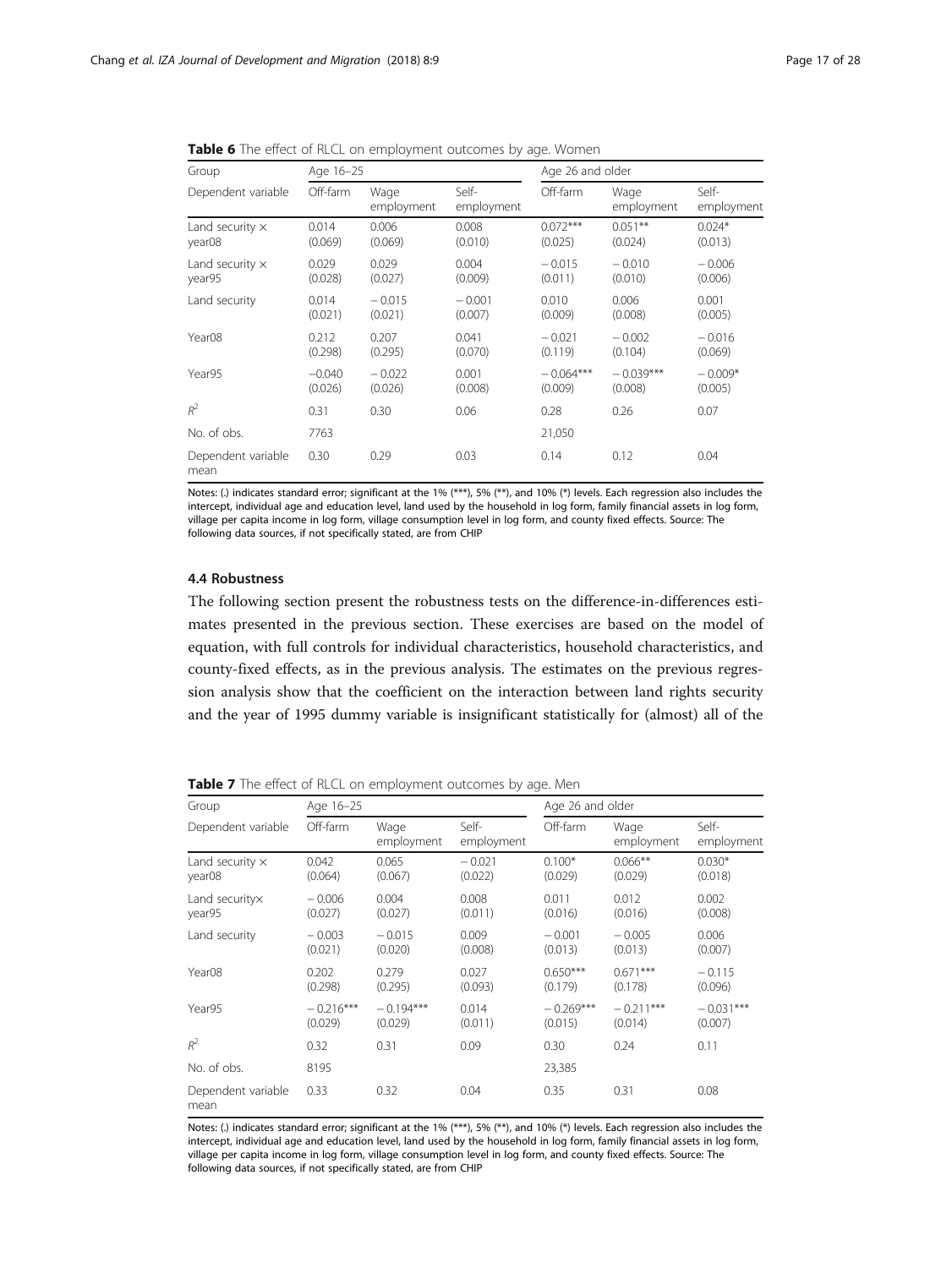| Group                      | Years of schooling:≤9 |                    |                     |          | Years of schooling: 10 or more |                     |  |  |  |
|----------------------------|-----------------------|--------------------|---------------------|----------|--------------------------------|---------------------|--|--|--|
| Dependent variable         | Off-farm              | Wage<br>employment | Self-<br>employment | Off-farm | Wage<br>employment             | Self-<br>employment |  |  |  |
| Land security $\times$     | $0.070***$            | $0.054***$         | 0.017               | 0.104    | 0.074                          | 0.035               |  |  |  |
| year <sub>08</sub>         | (0.025)               | (0.024)            | (0.011)             | (0.092)  | (0.091)                        | (0.032)             |  |  |  |
| Land security $\times$     | $-0.007$              | $-0.003$           | $-0.001$            | 0.058    | 0.061                          | $-0.031*$           |  |  |  |
| year95                     | (0.012)               | (0.011)            | (0.005)             | (0.057)  | (0.057)                        | (0.016)             |  |  |  |
| Land security              | 0.005                 | 0.002              | 0.000               | $-0.025$ | $-0.028$                       | $-0.004$            |  |  |  |
|                            | (0.009)               | (0.009)            | (0.004)             | (0.036)  | (0.035)                        | (0.014)             |  |  |  |
| Year <sub>08</sub>         | $-0.094$              | $-0.078$           | 0.006               | 0.901    | 0.967                          | $-0.25$             |  |  |  |
|                            | (0.123)               | (0.115)            | (0.054)             | (0.663)  | (0.658)                        | (0.314)             |  |  |  |
| Year95                     | $-0.081***$           | $-0.057***$        | $-0.008*$           | $-0.026$ | 0.032                          | $-0.016$            |  |  |  |
|                            | (0.010)               | (0.009)            | (0.004)             | (0.053)  | (0.052)                        | (0.023)             |  |  |  |
| $R^2$                      | 0.27                  | 0.26               | 0.06                | 0.33     | 0.32                           | 0.17                |  |  |  |
| No. of obs.                | 26,329                |                    |                     | 2484     |                                |                     |  |  |  |
| Dependent variable<br>mean | 0.17                  | 0.15               | 0.03                | 0.32     | 0.30                           | 0.05                |  |  |  |

<span id="page-17-0"></span>Table 8 The effect of RLCL on employment outcomes by education level. Women

Notes: (.) indicates standard error; significant at the 1% (\*\*\*), 5% (\*\*), and 10% (\*) levels. Each regression also includes the intercept, individual age and education level, land used by the household in log form, family financial assets in log form, village per capita income in log form, village consumption level in log form, and county fixed effects. Source: The following data sources, if not specifically stated, are from CHIP

estimated models. This reflects that possible trends which affect treatment and control groups differently are not present in the setting, i.e., there is no significant evidence that we can reject the parallel trends before the policy reform assumption.

A further concern for the identification strategy is that the treatment and comparison groups may have changed over the period under study, confounding treatment with composition effects. The summary statistics and the unconditional difference-in-differences estimates in Tables [2](#page-11-0) and [3](#page-12-0) indicate that the main

| Group                      | Years of schooling: $\leq$ 9 |                    |                     |             | Years of schooling: 10 or more |                     |
|----------------------------|------------------------------|--------------------|---------------------|-------------|--------------------------------|---------------------|
| Dependent variable         | Off-farm                     | Wage<br>employment | Self-<br>employment | Off-farm    | Wage<br>employment             | Self-<br>employment |
| Land security $\times$     | $0.097***$                   | $0.077**$          | 0.019               | 0.016       | 0.016                          | $-0.013$            |
| year <sub>08</sub>         | (0.030)                      | (0.030)            | (0.017)             | (0.062)     | (0.062)                        | (0.032)             |
| Land security $\times$     | $-0.009$                     | $-0.004$           | 0.004               | 0.067       | 0.067                          | $-0.021$            |
| year95                     | (0.015)                      | (0.015)            | (0.007)             | (0.042)     | (0.042)                        | (0.019)             |
| Land security              | 0.008                        | 0.002              | 0.004               | $-0.052$    | $-0.052*$                      | $0.024*$            |
|                            | (0.012)                      | (0.012)            | (0.006)             | (0.028)     | (0.028)                        | (0.014)             |
| Year <sub>08</sub>         | $0.378**$                    | $0.426***$         | $-0.044$            | 0.644       | 0.514                          | $-0.223$            |
|                            | (0.166)                      | (0.163)            | (0.081)             | (0.529)     | (0.527)                        | (0.241)             |
| Year95                     | $-0.258***$                  | $-0.207***$        | $-0.021***$         | $-0.205***$ | $-0.151***$                    | $-0.026$            |
|                            | (0.013)                      | (0.013)            | (0.006)             | (0.041)     | (0.041)                        | (0.016)             |
| $R^2$                      | 0.29                         | 0.24               | 0.10                | 0.29        | 0.25                           | 0.12                |
| No. of obs.                | 26,607                       |                    |                     | 4973        |                                |                     |
| Dependent variable<br>mean | 0.33                         | 0.29               | 0.06                | 0.42        | 0.38                           | 0.07                |

Table 9 The effect of RLCL on employment outcomes by education level. Men

Notes: (.) indicates standard error; significant at the 1% (\*\*\*), 5% (\*\*), and 10% (\*) levels. Each regression also includes the intercept, individual age and education level, land used by the household in log form, family financial assets in log form, village per capita income in log form, village consumption level in log form, and county fixed effects. Source: The following data sources, if not specifically stated, are from CHIP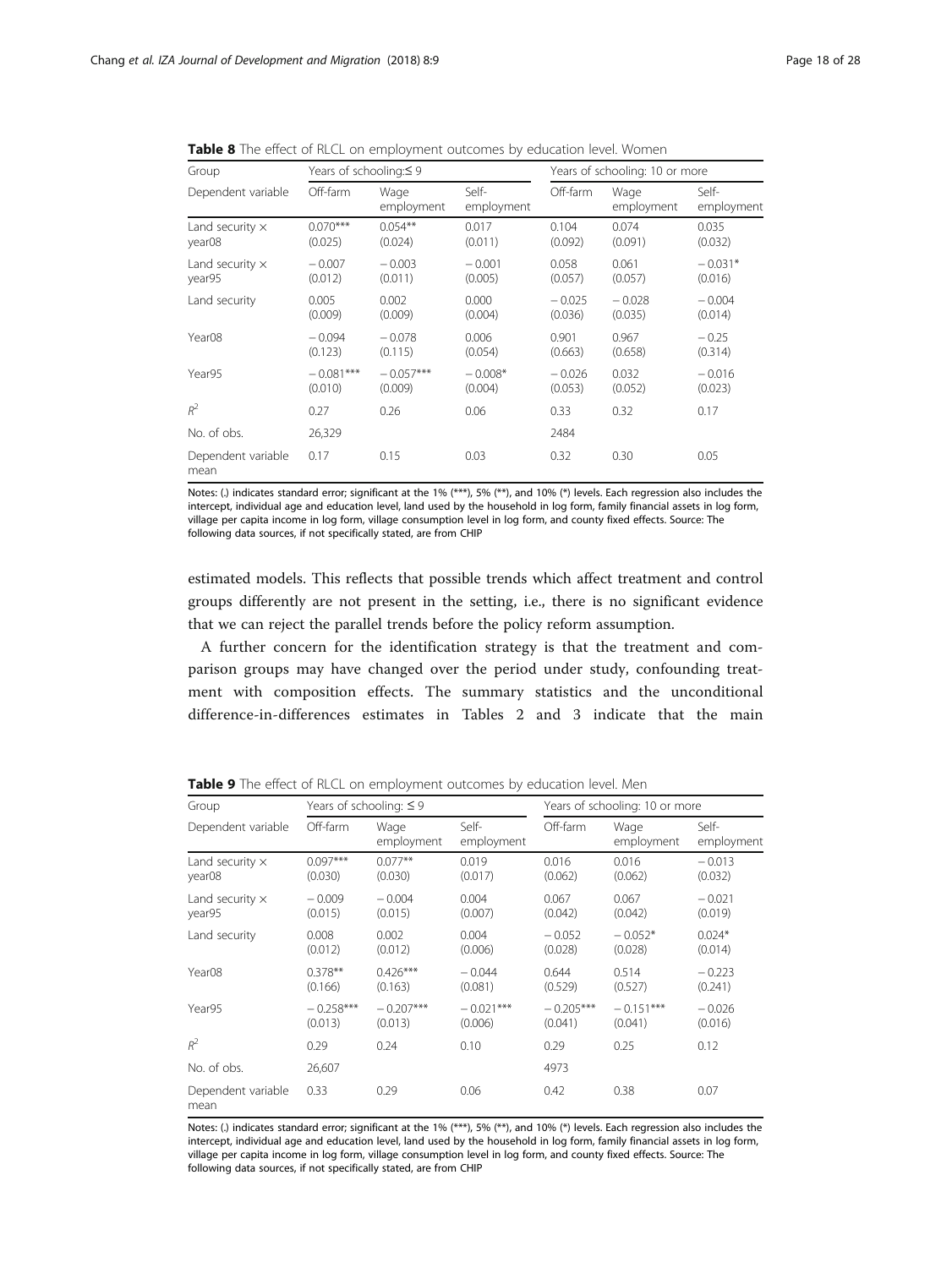individual characteristics of both groups did not change substantially before and after the policy change, but the household characteristics of both groups changed a lot. We include the interaction terms between the land security indicator and the full set of control covariates in the regression. Results in Table [10](#page-19-0) indicate that the main estimates are also robust for this alternative. The estimated coefficients for the main outcomes are somewhat smaller than the baseline results in Table [5](#page-14-0), but they remain significant at the usual confidence levels.

In general, the robustness tests suggest that changes in the composition of the treatment and comparison groups did not introduce a spurious correlation between changes in the outcomes before and after the reform.

Finally, an additional concern is related to the form in which we computed the standard errors of estimated regression. In particular, as the dependent variable in regression models varies across individuals within villages, a certain degree of correlation between the outcomes of individuals belonging to the same village could be expected and thus affect the coefficient standard errors. In order to check the extent to which this issue could affect the inference in our setting, Tables 17 and 18 in the [Appendix](#page-21-0) section replicate our main results in Table [5](#page-14-0) by clustering standard errors at village level. As can be seen in those tables, the results remain basically unchanged.

Additionally, we estimate the main results by restricting the data of CHIP 1995 and 2002 to the nine provinces of CHIP 2008. We found the results of both estimates are qualitatively the same (full results are not shown for lack of space but available upon request to the authors).

#### 5 Conclusions

In the paper, we investigate the effect of land rights security on labor market behavior. Until the early 2000s, farmers in rural China faced a substantial level of risk of losing land in village land reallocations. In 2002, China passed the Rural Land Contracting Law, which aims to secure the land rights of farmers. How does the RLCL affect farmers' labor market behavior? Based upon the difference-indifferences analysis, we found that land rights security has a positive influence on both women's and men's labor market behavior. In terms of the pre-policy average, employment increases 6.6% for women and 4.6% for men, and off-farm employment increases 39.4% for women and 29.4% for men. We separate the off-farm work to wage employment and self-employment. It reveals that the overall effect on off-farm work was due to an increase in wage employment, as there is an increase of 31.8% for women and 23.9% for men in wage employment with respect to the pre-reform average.

The lesson from this paper is that off-farm employment, especially wage employment, is shown to be highly correlated with the RLCL. Because of these relationships, it seems that the government should continue its policies to insure farmers' land security rights and encourage land rental. The finding has important policy implications: with the expansion of land rental markets, we should expect to see an expansion in China's offfarm employment and a decline in the rural-urban income gap due to more wage income earned by farmers. The increased employment rate for women have positive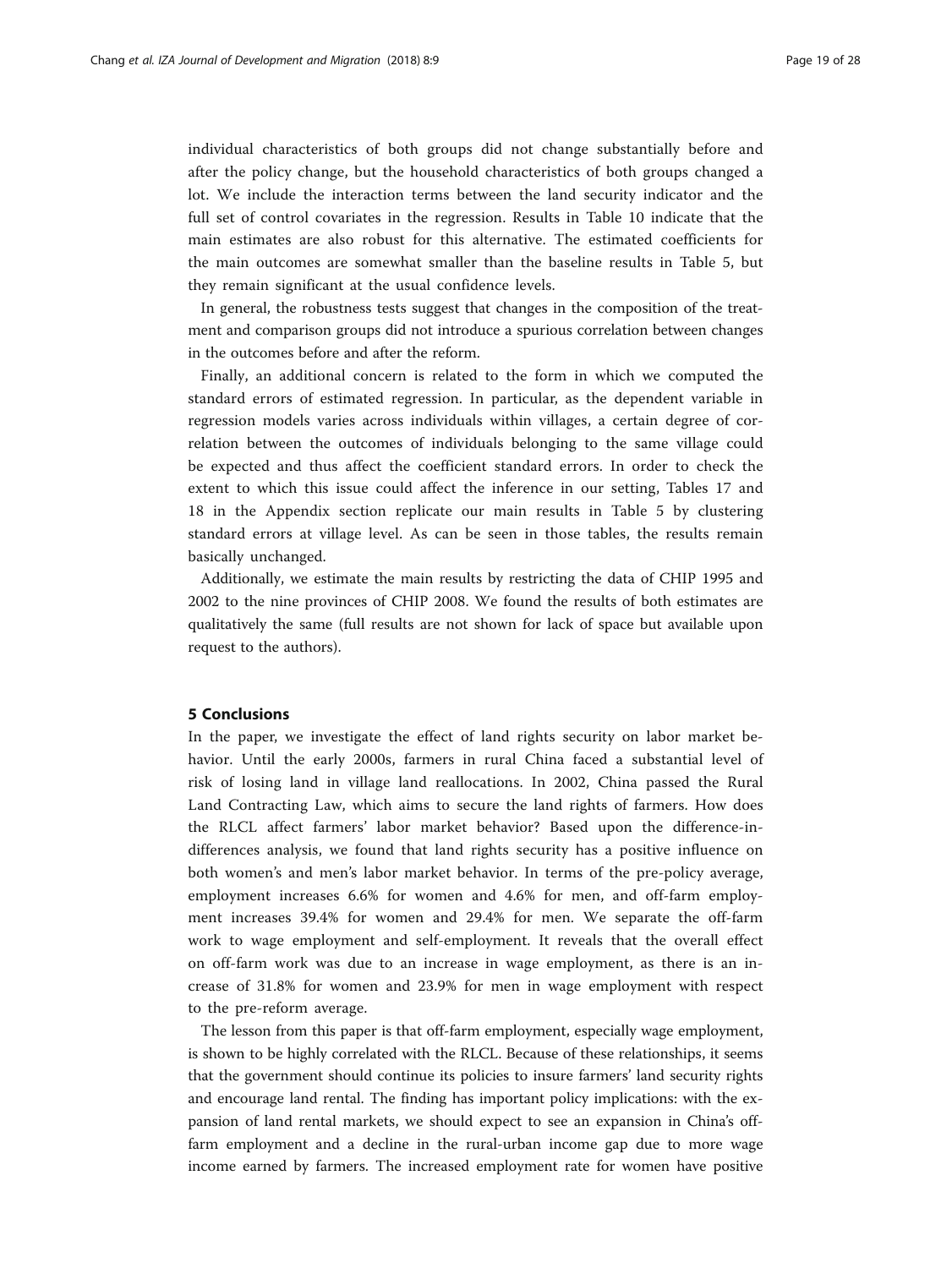<span id="page-19-0"></span>

|                                                                                                                                                                                                                                                                                                                                                                                                                                                       | Women                  |                         |                        |                        |                      | Men                   |                       |                       |                       |                        |
|-------------------------------------------------------------------------------------------------------------------------------------------------------------------------------------------------------------------------------------------------------------------------------------------------------------------------------------------------------------------------------------------------------------------------------------------------------|------------------------|-------------------------|------------------------|------------------------|----------------------|-----------------------|-----------------------|-----------------------|-----------------------|------------------------|
| Dependent variable                                                                                                                                                                                                                                                                                                                                                                                                                                    | Employment             | -<br>Harm               | Off-farm               | employment<br>Wage     | employment<br>Self-  | Employment            | Farm                  | Off-farm              | employment<br>Wage    | employment<br>seif-    |
| Land security X<br>ear08                                                                                                                                                                                                                                                                                                                                                                                                                              | $0.050**$<br>(0.019)   | $-0.004$<br>(0.026)     | $0.054**$<br>(0.025)   | $0.042**$<br>(0.021)   | (0.011)<br>0.015     | (0.014)<br>0.013      | 0.035<br>0.026)       | $0.070***$<br>(0.026) | $0.064**$<br>0.027)   | (0.015)<br>0.006       |
| Land security X<br>year95                                                                                                                                                                                                                                                                                                                                                                                                                             | (0.011)<br>0.008       | (0.014)<br>001          | (0.011)<br>001         | (0.012)<br>0.004       | $-0.002$<br>(0.005)  | $-0.002$<br>(600.0)   | 0.016<br>0.018        | (0.014)<br>000.0      | (0.014)<br>0.008      | 0.005<br>(0.007)       |
| Land security                                                                                                                                                                                                                                                                                                                                                                                                                                         | $-0.015*$<br>(0.008)   | $-0.014$<br>(0.010)     | (600.0)<br>$-0.001$    | $-0.003$<br>(6000)     | $-0.001$<br>(0.004)  | $-0.007$<br>(0.006)   | $-0.022*$<br>(0.012)  | $-0.004$<br>(0.011)   | $-0.007$<br>(0.011)   | $0.004$<br>$(0.005)$   |
| Year <sub>08</sub>                                                                                                                                                                                                                                                                                                                                                                                                                                    | (2.835)<br>3.330       | $-16.428***$<br>(5.573) | 9.758***<br>(5.402)    | $14.266***$<br>(4.003) | (3.088)<br>5.595*    | 6.349***<br>(2.367)   | $-7.708$<br>(5.768)   | 7.914***<br>(5.622)   | 5.675<br>(5.559)      | $1.918***$<br>(4.534)  |
| Year95                                                                                                                                                                                                                                                                                                                                                                                                                                                | $-0.027***$<br>(0.010) | $0.052***$<br>(0.012)   | $-0.079***$<br>(0.010) | $-0.055***$<br>0.011)  | $-0.007*$<br>(0.004) | $0.021***$<br>(0.007) | $0.216***$<br>(0.014) | $-0.258***$<br>0.013) | $-0.207***$<br>0.012) | $-0.022***$<br>(0.006) |
| X                                                                                                                                                                                                                                                                                                                                                                                                                                                     | 0.20                   | 0.34                    | 0.29                   | 0.28                   | 0.06                 | 0.17                  | 0.28                  | 0.29                  | 0.24                  | 0.10                   |
| No. obs.                                                                                                                                                                                                                                                                                                                                                                                                                                              | 28,813                 |                         |                        |                        |                      | 31,580                |                       |                       |                       |                        |
| Notes: (.) indicates standard error; significant at the 1% (***), 5% (**), 5% (**), 5% (**), 3% (*) levels. Fad1 regression also includes the intercept, individual age and education level, land used by the household in log<br>financial assets in log form, village per capita income in log form, village consumption level in log form, and county fixed effects. Source: The following data sources, if not specifically stated, are from CHIP |                        |                         |                        |                        |                      |                       |                       |                       |                       |                        |

| $\frac{4}{3}$<br>¢<br>ļ       |  |
|-------------------------------|--|
| $\overline{\phantom{a}}$      |  |
| سماسي مسماسي<br>うりり<br>j<br>l |  |
| $-20$<br>ĺ                    |  |
| i<br>:<br>:                   |  |
|                               |  |
| $\frac{1}{2}$                 |  |
| I<br>Ï                        |  |
|                               |  |
| ĺ                             |  |
| $\frac{1}{2}$                 |  |
| _<br>■<br>■<br>i<br>I         |  |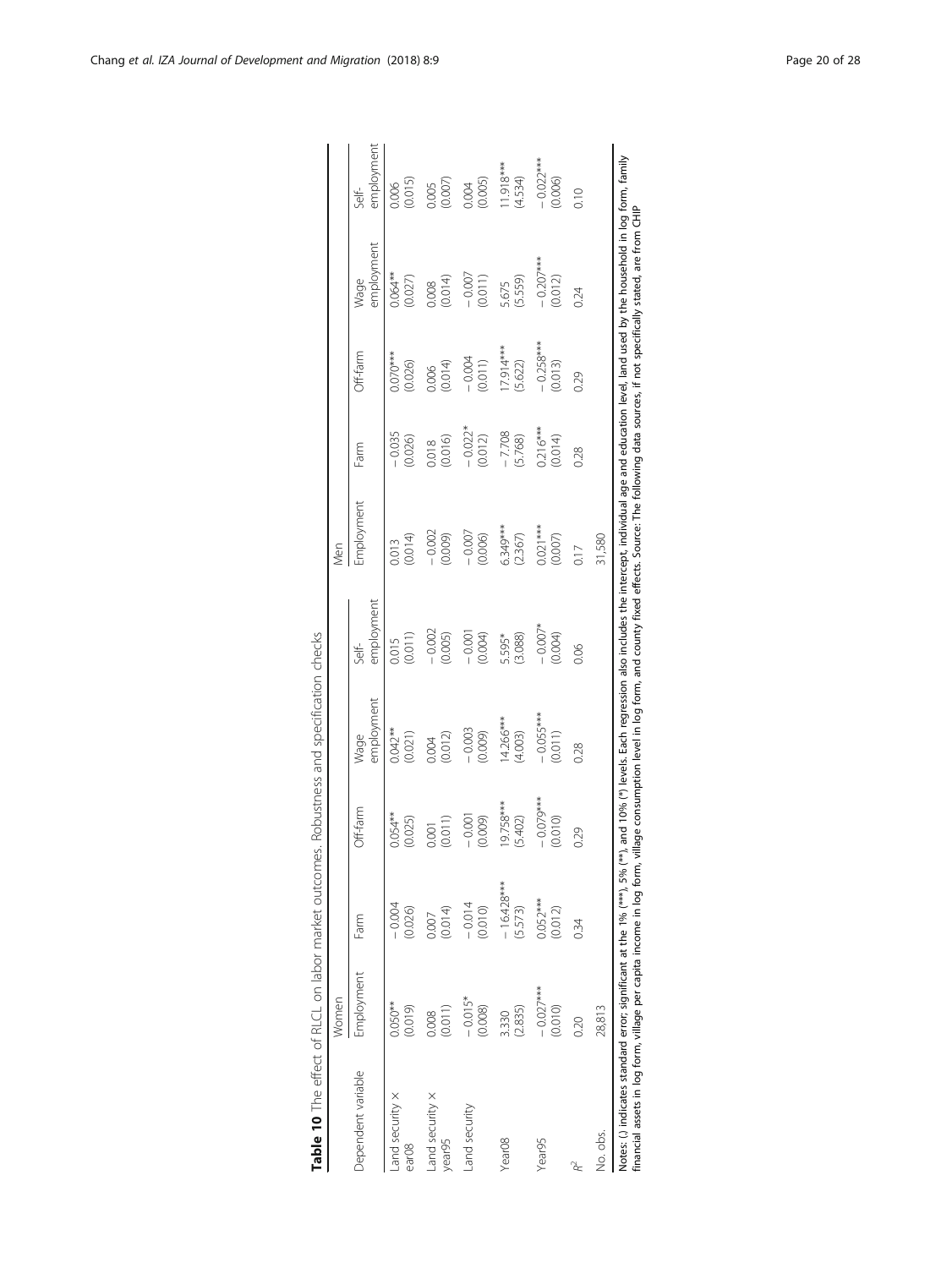implications for the well-being of women, which may increase women's economic empowerment and ability to influence the intra household.

Nonetheless, the conclusions from the present study require some qualification. First, considering the time variation was used in the study for identification, the RLCL was probably also accompanied by many other policy changes, that are also likely to have affected labor market decisions. We cannot disentangle the potential relative effects in the setting. Second, the period in which the RLCL was approved in China coincided with a historic economic boom, making it difficult to determine the extent to which the changes in labor market behavior due to the economic upturn could have affected our results. This caveat might be exacerbated by the unavailability of additional years of (CHIP) data to better control for possible confounding factors. Despite these limitations, the robustness results and the virtual non-existence of pre-trends on labor market outcomes (even with the small number of pre-reform data considered) allow us to be confident about the results. Finally, it is important to consider that estimates of the impact of the RLCL on labor market outcomes in our study is not based on any data in which land security was literally absent. The identification strategy is based on the level of land security across villages' time, so the estimated coefficient of impact cannot be interpreted as treatment on the treated parameters.

## Endnotes

<sup>1</sup>For instance, the Land Management Law passed in 1998 restricted land adjustments by requiring the agreement of two thirds of the village members.

 $2$ Some research examined women's land rights in the Household Responsibility System in rural China (Duncan and Li [2001;](#page-26-0) Li and Xi [2006;](#page-26-0) Liaw [2008](#page-26-0)). Under the HRS, women's land rights can be more easily challenged and jeopardized than men' s. Women lost land rights after marriage, and they often had to wait for the next reallocation to be assigned with land.

 $3$ Despite the institutional changes under the HRS, land was not privatized and ownership remained "collective"; in particular, the village authorities in the actual management strongly influenced the land use and allocation by households (Rozelle et al. [2002](#page-27-0)).

<sup>4</sup> Actually, the trends of self-employment and migrant wage earners of the non-farm rural employment grew in parallel during the 1980s and 1990s. However, the number of wage workers among migrants in 2008 was higher than self-employed workers (Wang et al. [2011](#page-27-0)).

5 The CHIP conducted five waves of household surveys, in 1988, 1995, 2002, 2007 and lastly 2008, but only the waves in 1995, 2002 and 2008 have land information.

<sup>6</sup>The variables of income per capita and the balance of family financial assets are discounted by the consumer price index at the provincial level with 1995 as the base year. The price index is obtained from China Statistical Yearbooks of various years.

 $7$ If a person who works both in farm and off farm activities, his/her main activity was defined according to the working time spent on each of them (i.e., if his/her farm working time is more than off farm time, he/she was classified as the farm activity).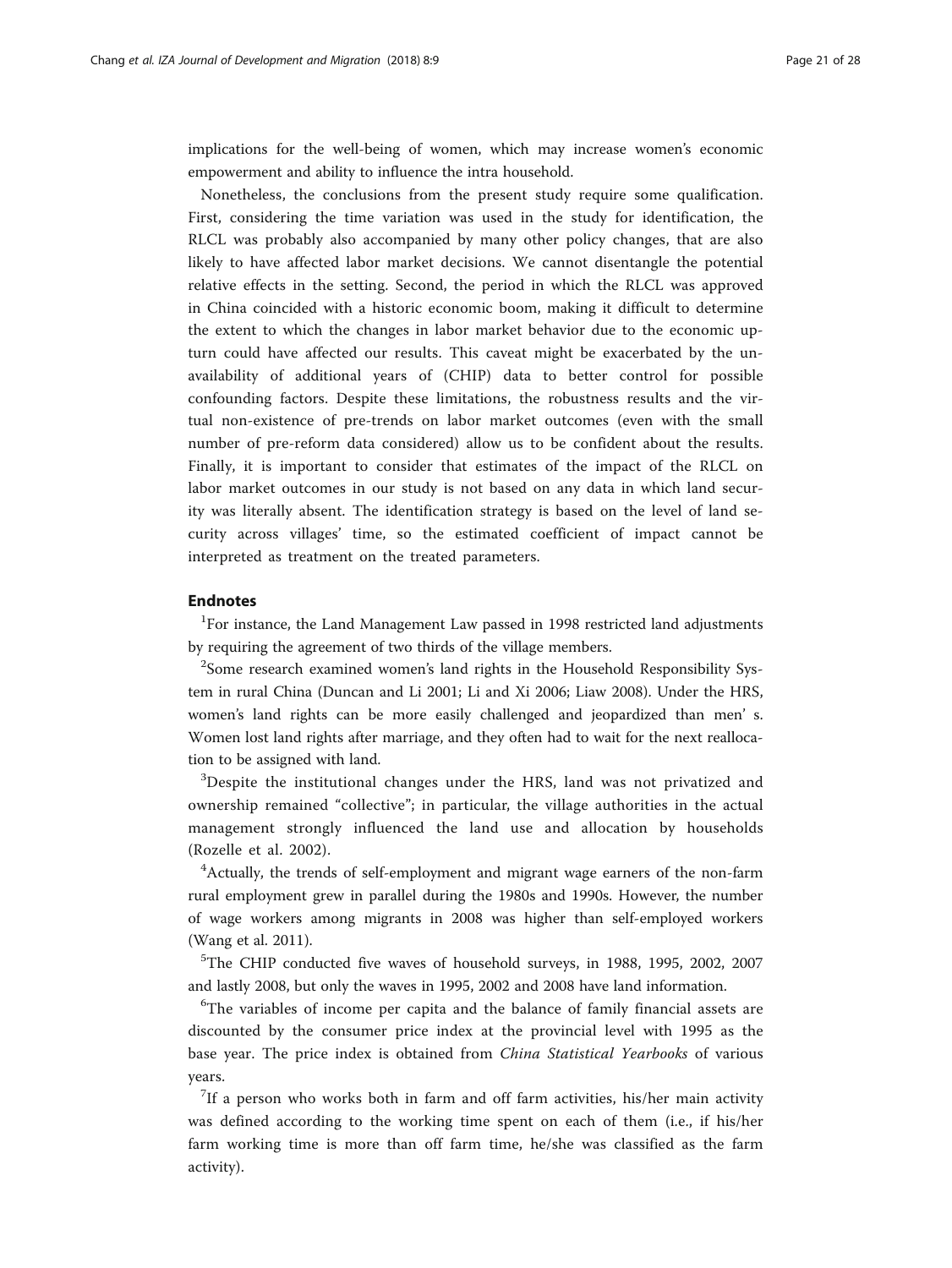## <span id="page-21-0"></span>Appendix

## Table 11 Statistical description of variables

|                                        | Female   |           | Male     |           |
|----------------------------------------|----------|-----------|----------|-----------|
| Variable                               | Mean     | Std. Dev. | Mean     | Std. Dev. |
| Off-farm employment participation rate | 0.190    | 0.392     | 0.355    | 0.479     |
| Wage employment participation rate     | 0.168    | 0.373     | 0.308    | 0.462     |
| Self-employment participation rate     | 0.022    | 0.148     | 0.047    | 0.212     |
| The proportion of engaged in farming   | 0.698    | 0.459     | 0.547    | 0.498     |
| Employment participation rate          | 0.883    | 0.321     | 0.891    | 0.312     |
| Land security $\times$ year08          | 0.239    | 0.426     | 0.253    | 0.435     |
| Land security $\times$ year95          | 0.124    | 0.33      | 0.116    | 0.32      |
| Land security                          | 0.561    | 0.496     | 0.574    | 0.494     |
| Year08                                 | 0.256    | 0.437     | 0.272    | 0.445     |
| Year95                                 | 0.381    | 0.486     | 0.358    | 0.48      |
| Age                                    | 36.773   | 13.096    | 37.666   | 13.689    |
| Age squared                            | 1523.733 | 1000.176  | 1606.098 | 1068.355  |
| Education                              | 6.160    | 3.070     | 7.478    | 2.604     |
| Married                                | 0.887    | 0.365     | 0.855    | 0.398     |
| Ln land                                | 1.720    | 0.857     | 1.712    | 0.861     |
| Ln asset                               | 8.210    | 1.287     | 8.21     | 1.286     |
| Number of girls aged 6 or younger      | 0.117    | 0.345     | 0.113    | 0.339     |
| Number of boys aged 6 or younger       | 0.142    | 0.370     | 0.134    | 0.362     |
| Number of boys aged 7-14               | 0.276    | 0.519     | 0.238    | 0.496     |
| Number of girls aged 7-14              | 0.225    | 0.491     | 0.209    | 0.473     |
| Number of women aged 15-25             | 0.734    | 0.839     | 0.495    | 0.699     |
| Number of men aged 15-25               | 0.531    | 0.678     | 0.714    | 0.783     |
| Number of women aged 26-39             | 0.411    | 0.521     | 0.377    | 0.508     |
| Number of men aged 26-39               | 0.417    | 0.547     | 0.451    | 0.579     |
| Number of women aged 40-50             | 0.462    | 0.500     | 0.446    | 0.498     |
| Number of men aged 40-50               | 0.422    | 0.496     | 0.416    | 0.497     |
| Number of women aged 51-69             | 0.339    | 0.475     | 0.343    | 0.476     |
| Number of men aged 51-69               | 0.398    | 0.494     | 0.435    | 0.503     |
| Number of women aged 70 over           | 0.072    | 0.261     | 0.074    | 0.265     |
| Number of men aged 70 over             | 0.048    | 0.213     | 0.048    | 0.213     |
| Ln per capita income                   | 8.164    | 0.602     | 8.164    | 0.599     |
| Log consumption level                  | 8.157    | 0.238     | 8.165    | 0.243     |
| No. of obs.                            | 28,813   |           | 31,580   |           |

Source: The following data sources, if not specifically stated, are from CHIP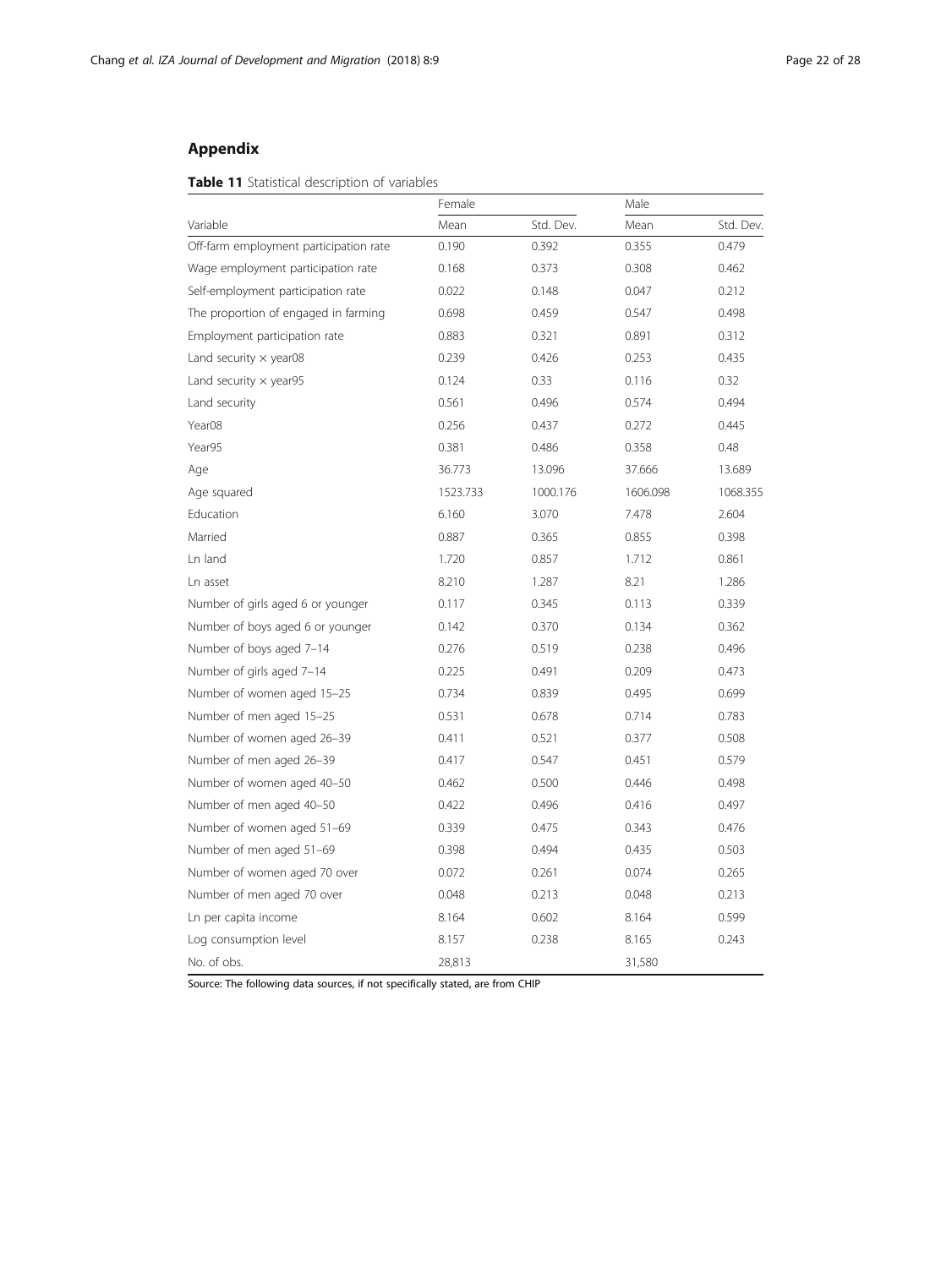| Dependent variable     | Employment  | Farm       | Off-farm    | Wage<br>employment | Self-<br>employment |
|------------------------|-------------|------------|-------------|--------------------|---------------------|
| Land security $\times$ | 0.017       | $-0.058$   | $0.075***$  | $0.098***$         | $-0.020$            |
| year08                 | (0.02)      | (0.037)    | (0.035)     | (0.034)            | (0.027)             |
| Land security $\times$ | $-0.006$    | $-0.024$   | 0.018       | 0.009              | $0.014*$            |
| year95                 | (0.011)     | (0.019)    | (0.017)     | (0.015)            | (0.008)             |
| Land security          | $-0.002$    | $-0.005$   | 0.003       | 0.013              | $-0.009$            |
|                        | (0.007)     | (0.013)    | (0.012)     | (0.011)            | (0.006)             |
| Year08                 | $-0.025$    | $-0.336*$  | $0.311*$    | $0.454***$         | $-0.006$            |
|                        | (0.111)     | (0.186)    | (0.161)     | (0.147)            | (0.086)             |
| Year95                 | $-0.032***$ | $0.147***$ | $-0.179***$ | $-0.120***$        | $-0.030***$         |
|                        | (0.008)     | (0.015)    | (0.013)     | (0.011)            | (0.007)             |
| $R^2$                  | 0.15        | 0.44       | 0.51        | 0.47               | 0.18                |
| No. of obs.            | 1913        |            |             |                    |                     |

Table 12 The effect of RLCL on employment outcomes. Estimates by clustering data at village's level

Notes: (.) indicates standard error; significant at the 1% (\*\*\*), 5% (\*\*), and 10% (\*) levels. Source: The following data sources, if not specifically stated, are from CHIP

Table 13 The effect of RLCL on employment outcomes of women. Estimates by using a probit model

| Dependent variable     | Employment | Farm       | Off-farm    | Wage<br>employment | Self-<br>employment |
|------------------------|------------|------------|-------------|--------------------|---------------------|
| Land security $\times$ | $0.060***$ | 0.0160     | $0.056***$  | $0.043**$          | 0.011               |
| year08                 | (0.019)    | (0.021)    | (0.019)     | (0.019)            | (0.012)             |
| Land security $\times$ | 0.009      | $-0.019$   | 0.007       | 0.010              | $-0.002$            |
| year95                 | (0.01)     | (0.013)    | (0.014)     | (0.013)            | (0.009)             |
| Land security          | $-0.012*$  | 0.005      | $-0.002$    | $-0.005$           | $-0.001$            |
|                        | (0.007)    | (0.01)     | (0.009)     | (0.009)            | (0.006)             |
| Year <sub>08</sub>     | $-0.080$   | $-0.114$   | $-0.224$    | $-0.177$           | 0.010               |
|                        | (0.114)    | (0.153)    | (0.149)     | (0.144)            | (0.102)             |
| Year95                 | $-0.024**$ | $-0.027**$ | $-0.127***$ | $-0.090***$        | $-0.014*$           |
|                        | (0.009)    | (0.013)    | (0.013)     | (0.012)            | (0.008)             |
| $R^2$                  | 0.24       | 0.30       | 0.30        | 0.30               | 0.18                |
| No. of obs.            | 28,708     | 28,812     | 28,053      | 28,053             | 21,938              |

Notes: (.) indicates standard error; significant at the 1% (\*\*\*), 5% (\*\*), and 10% (\*) levels. Each regression also includes the intercept, individual age and education level, land used by the household in log form, family financial assets in log form, village per capita income in log form, village consumption level in log form, and county fixed effects. Source: The following data sources, if not specifically stated, are from CHIP

|  |  | <b>Table 14</b> The effect of RLCL on employment outcomes of Men. Estimates by using a probit model |  |  |
|--|--|-----------------------------------------------------------------------------------------------------|--|--|
|  |  |                                                                                                     |  |  |

| Dependent variable     | Employment  | Farm        | Off-farm    | Wage<br>employment | Self-<br>employment |
|------------------------|-------------|-------------|-------------|--------------------|---------------------|
| Land security $\times$ | $0.048**$   | 0.019       | $0.071***$  | $0.059**$          | 0.000               |
| year08                 | (0.02)      | (0.021)     | (0.023)     | (0.023)            | (0.014)             |
| Land security $\times$ | $0.020**$   | 0.002       | 0.013       | 0.017              | 0.008               |
| year95                 | (0.009)     | (0.014)     | (0.016)     | (0.016)            | (0.01)              |
| Land security          | $-0.022***$ | $-0.005$    | 0.000       | $-0.007$           | 0.009               |
|                        | (0.007)     | (0.01)      | (0.01)      | (0.01)             | (0.007)             |
| Year <sub>08</sub>     | $0.28***$   | $-0.288*$   | $0.328**$   | $0.400**$          | $-0.079$            |
|                        | (0.109)     | (0.158)     | (0.163)     | (0.165)            | (0.104)             |
| Year95                 | $-0.065***$ | $-0.129***$ | $-0.277***$ | $-0.231***$        | $-0.032***$         |
|                        | (0.009)     | (0.013)     | (0.014)     | (0.014)            | (0.009)             |
| $R^2$                  | 0.27        | 0.28        | 0.24        | 0.20               | 0.20                |
| No. of obs.            | 31,308      | 31,482      | 31,034      | 30,998             | 28,726              |

Notes: (.) indicates standard error; significant at the 1% (\*\*\*), 5% (\*\*), and 10% (\*) levels. Each regression also includes the intercept, individual age and education level, land used by the household in log form, family financial assets in log form, village per capita income in log form, village consumption level in log form, and county fixed effects. Source: The following data sources, if not specifically stated, are from CHIP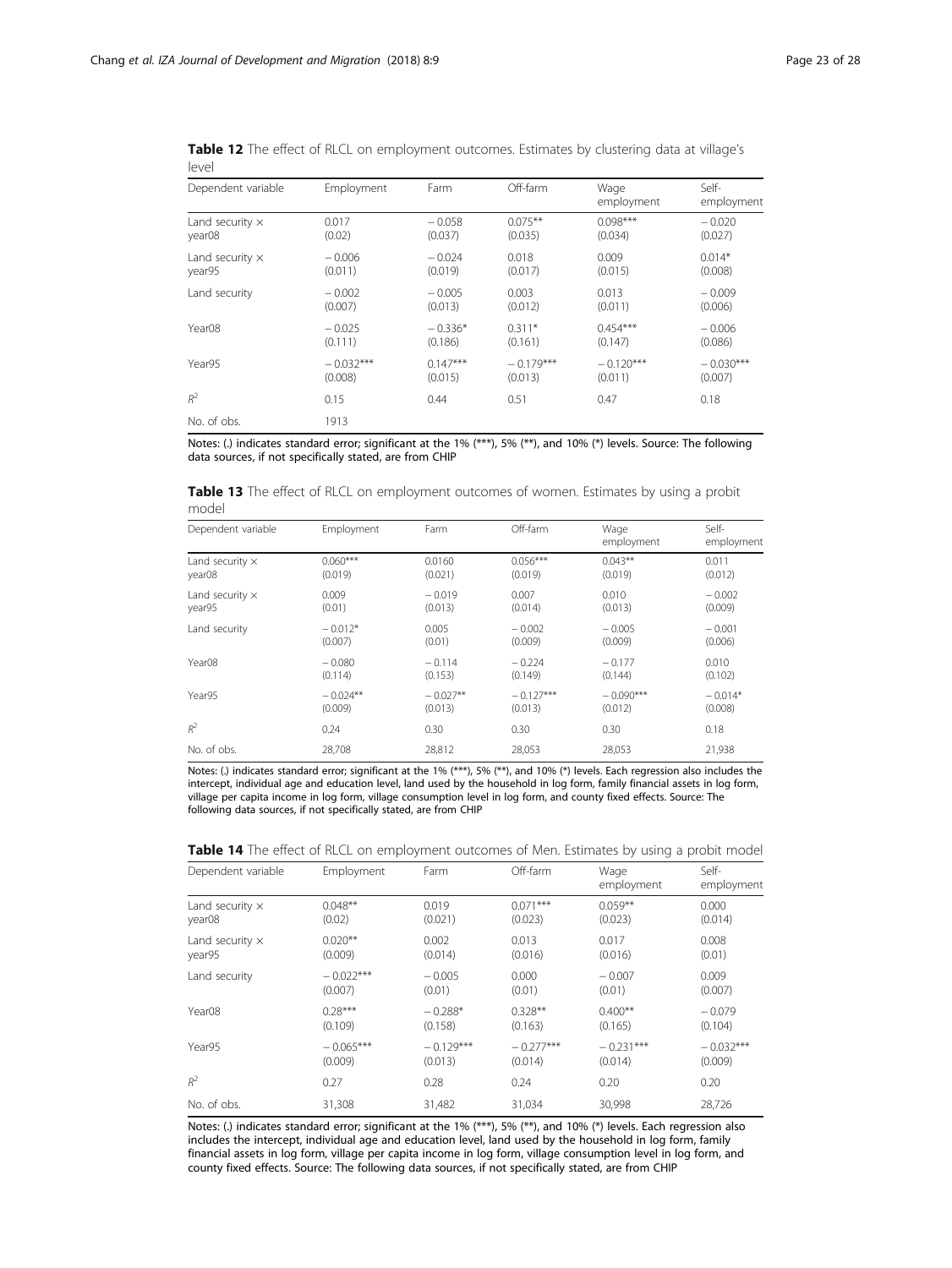|                        | enced or nece on employment outcomes |             |             |                    |                     |
|------------------------|--------------------------------------|-------------|-------------|--------------------|---------------------|
| Dependent variable     | Employment                           | Farm        | Off-farm    | Wage<br>employment | Self-<br>employment |
| Land security $\times$ | $0.052***$                           | $-0.019$    | $0.071***$  | $0.048**$          | 0.010               |
| year <sub>08</sub>     | (0.019)                              | (0.026)     | (0.025)     | (0.024)            | (0.014)             |
| Land security $\times$ | 0.001                                | 0.005       | $-0.004$    | $-0.005$           | $-0.003$            |
| year95                 | (0.012)                              | (0.014)     | (0.012)     | (0.011)            | (0.006)             |
| Land security          | $-0.007$                             | $-0.009$    | 0.002       | 0.005              | 0.000               |
|                        | (0.008)                              | (0.01)      | (0.009)     | (0.009)            | (0.005)             |
| Year <sub>08</sub>     | $-0.108$                             | $-0.073$    | $-0.035$    | $-0.027$           | 0.013               |
|                        | (0.118)                              | (0.153)     | (0.122)     | (0.114)            | (0.054)             |
| Year95                 | $-0.014$                             | $0.058***$  | $-0.072***$ | $-0.044***$        | $-0.008$            |
|                        | (0.011)                              | (0.013)     | (0.011)     | (0.01)             | (0.005)             |
| Age                    | $0.059***$                           | $0.052***$  | $0.006***$  | $0.004***$         | $0.004***$          |
|                        | (0.001)                              | (0.002)     | (0.001)     | (0.001)            | (0.000)             |
| Age squared            | $-0.001***$                          | $-0.001***$ | $0.000***$  | $0.000***$         | $0.000***$          |
|                        | (0.000)                              | (0.000)     | (0.000)     | (0.000)            | (0.000)             |
| Education level        | $-0.006***$                          | $-0.010***$ | $0.004***$  | $0.004***$         | $0.001*$            |
|                        | (0.001)                              | (0.001)     | (0.001)     | (0.001)            | (0.000)             |
| Married                | $-0.019**$                           | $0.084***$  | $-0.103***$ | $-0.118***$        | $0.009***$          |
|                        | (0.008)                              | (0.009)     | (0.008)     | (0.008)            | (0.004)             |
| Log land               | $0.014***$                           | $0.048***$  | $-0.033***$ | $-0.019***$        | $-0.017***$         |
|                        | (0.003)                              | (0.004)     | (0.004)     | (0.004)            | (0.002)             |
| Log asset              | $-0.001$                             | 0.000       | $-0.002$    | $-0.012***$        | $0.013***$          |
|                        | (0.002)                              | (0.002)     | (0.002)     | (0.002)            | (0.001)             |
| Girls aged 6 or        | $0.023***$                           | $0.041***$  | $-0.017***$ | $-0.015**$         | $-0.006*$           |
| younger                | (0.005)                              | (0.007)     | (0.006)     | (0.006)            | (0.003)             |
| Boys aged 6 or         | $0.012***$                           | $0.032***$  | $-0.020$    | $-0.020***$        | $-0.005*$           |
| younger                | (0.005)                              | (0.007)     | (0.006)     | (0.005)            | (0.003)             |
| Boys aged 7-14         | $-0.011***$                          | $-0.011**$  | 0.000       | $-0.003$           | $0.004*$            |
|                        | (0.004)                              | (0.005)     | (0.004)     | (0.004)            | (0.002)             |
| Girls aged 7–14        | $-0.011***$                          | $-0.012**$  | 0.001       | 0.001              | $-0.001$            |
|                        | (0.004)                              | (0.005)     | (0.004)     | (0.004)            | (0.002)             |
| Women aged             | $-0.001$                             | $-0.010***$ | $0.009***$  | $0.006**$          | $0.004**$           |
| $15 - 25$              | (0.003)                              | (0.004)     | (0.003)     | (0.003)            | (0.002)             |
| Men aged               | 0.004                                | $-0.003$    | $0.007*$    | 0.005              | 0.003               |
| $15 - 25$              | (0.003)                              | (0.004)     | (0.004)     | (0.003)            | (0.002)             |
| Women aged             | $-0.056***$                          | $-0.084***$ | $0.028***$  | $0.027***$         | $0.007**$           |
| 26–39                  | (0.006)                              | (0.008)     | (0.006)     | (0.006)            | (0.003)             |
| Men aged               | $-0.007$                             | $-0.004$    | $-0.003$    | $-0.002$           | $0.005*$            |
| $26 - 39$              | (0.005)                              | (0.007)     | (0.006)     | (0.005)            | (0.003)             |
| Women aged             | $-0.061***$                          | $-0.126***$ | $0.065***$  | $0.066***$         | 0.002               |
| $40 - 50$              | (0.007)                              | (0.009)     | (0.008)     | (0.007)            | (0.004)             |
| Men aged               | $-0.021***$                          | $-0.013$    | $-0.008$    | $-0.002$           | $-0.002$            |
| $40 - 50$              | (0.006)                              | (0.009)     | (0.007)     | (0.007)            | (0.004)             |
| Women aged             | $-0.031***$                          | $-0.123***$ | $0.092***$  | $0.090***$         | $0.011***$          |
| $51 - 69$              | (0.006)                              | (0.009)     | (0.008)     | (0.007)            | (0.004)             |
| Men aged 51-69         | $0.030***$                           | $0.018**$   | $0.012*$    | $0.017**$          | $-0.001$            |
|                        | (0.006)                              | (0.009)     | (0.007)     | (0.007)            | (0.003)             |
| Women aged             | $-0.004$                             | $-0.013$    | 0.009       | 0.006              | 0.001               |
| 70 over                | (0.007)                              | (0.009)     | (0.008)     | (0.008)            | (0.004)             |
| Men aged 70            | $-0.014*$                            | $-0.014$    | 0.000       | 0.000              | 0.001               |
| over                   | (0.009)                              | (0.011)     | (0.009)     | (0.009)            | (0.005)             |
| Log per capita         | $-0.013*$                            | $-0.016**$  | 0.003       | $-0.002$           | 0.003               |
| income                 | (0.006)                              | (0.008)     | (0.007)     | (0.006)            | (0.003)             |
| Log consumption        | 0.185                                | 0.005       | 0.179       | 0.227              | $-0.034$            |
| _level                 | (0.215)                              | (0.275)     | (0.218)     | (0.205)            | (0.095)             |
| $R^2$                  | 0.19                                 | 0.31        | 0.27        | 0.26               | 0.09                |
| No. of obs.            | 28,813                               |             |             |                    |                     |

Table 15 The effect of RLCL on employment outcomes of women

Notes: (.) indicates standard error; significant at the 1% (\*\*\*), 5% (\*\*), and 10% (\*) levels. Each regression result be showed<br>with 2002 and 2008 data by using both types of definitions of treatment. Source: The following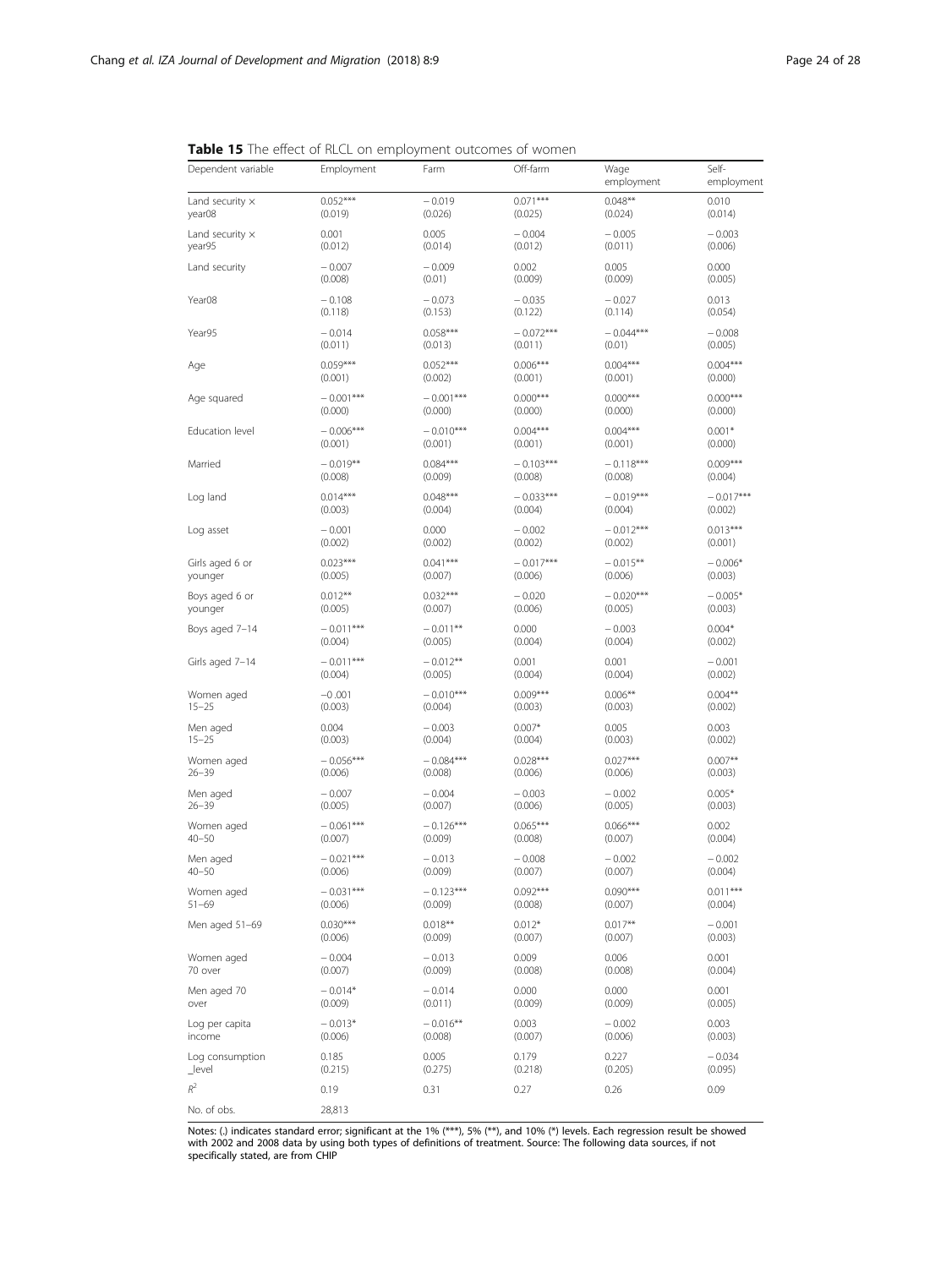| Dependent variable     | Employment  | Farm         | Off-farm    | Wage<br>employment | Self-<br>employment |
|------------------------|-------------|--------------|-------------|--------------------|---------------------|
| Land security $\times$ | $0.028*$    | $-0.062**$   | $0.09***$   | $0.054***$         | 0.025               |
| year08                 | (0.015)     | (0.026)      | (0.027)     | (0.027)            | (0.019)             |
| Land security $\times$ | 0.011       | 0.003        | 0.007       | $-0.006$           | $0.015*$            |
| year95                 | (0.011)     | (0.016)      | (0.015)     | (0.015)            | (0.008)             |
| Land security          | $-0.011$    | $-0.006$     | $-0.006$    | 0.005              | $-0.005$            |
|                        | (0.007)     | (0.012)      | (0.012)     | (0.012)            | (0.006)             |
| Year <sub>08</sub>     | $0.233**$   | $-0.243$     | $0.476***$  | $0.504***$         | $-0.042$            |
|                        | (0.111)     | (0.175)      | (0.156)     | (0.154)            | (0.075)             |
| Year95                 | $-0.033***$ | $0.222***$   | $-0.254***$ | $-0.190***$        | $-0.033***$         |
|                        | (0.010)     | (0.015)      | (0.014)     | (0.014)            | (0.007)             |
| Age                    | $0.049***$  | $0.014***$   | $0.035***$  | $0.030***$         | $0.008***$          |
|                        | (0.001)     | (0.001)      | (0.001)     | (0.001)            | (0.001)             |
| Age squared            | $-0.001***$ | $0.000**$    | $-0.001***$ | $0.000***$         | $0.000***$          |
|                        | (0.000)     | (0.000)      | (0.000)     | (0.000)            | (0.000)             |
| Education level        | $-0.007***$ | $-0.0130***$ | $0.006***$  | $0.005***$         | 0.000               |
|                        | (0.001)     | (0.001)      | (0.001)     | (0.001)            | (0.001)             |
| Married                | $0.021***$  | $-0.013$     | $0.034***$  | 0.006              | $0.026***$          |
|                        | (0.006)     | (0.008)      | (0.008)     | (0.008)            | (0.004)             |
| Log land               | $0.006*$    | $0.054***$   | $-0.049***$ | $-0.028***$        | $-0.025***$         |
|                        | (0.003)     | (0.004)      | (0.004)     | (0.005)            | (0.003)             |
| Log asset              | $-0.004***$ | $0.004*$     | $-0.008***$ | $-0.029***$        | $0.027***$          |
|                        | (0.002)     | (0.002)      | (0.002)     | (0.002)            | (0.002)             |
| Girls aged 6 or        | $0.021***$  | 0.009        | $0.012*$    | $0.014*$           | $-0.002$            |
| younger                | (0.005)     | (0.008)      | (0.007)     | (0.007)            | (0.004)             |
| Boys aged 6 or         | $0.011***$  | $-0.006$     | $0.017**$   | $0.017***$         | $-0.004$            |
| younger                | (0.005)     | (0.007)      | (0.007)     | (0.007)            | (0.004)             |
| Boys aged 7-14         | $-0.012***$ | $-0.022***$  | $0.010**$   | 0.008              | $0.007**$           |
|                        | (0.004)     | (0.006)      | (0.005)     | (0.005)            | (0.003)             |
| Girls aged 7-14        | $-0.016***$ | $-0.015***$  | $-0.001$    | $-0.004$           | 0.004               |
|                        | (0.004)     | (0.006)      | (0.005)     | (0.005)            | (0.003)             |
| Women aged             | $-0.005*$   | $-0.002$     | $-0.003$    | $-0.004$           | $-0.001$            |
| $15 - 25$              | (0.003)     | (0.004)      | (0.004)     | (0.004)            | (0.002)             |
| Men aged 15-25         | $0.008***$  | $-0.003$     | $0.011***$  | 0.006              | 0.002               |
|                        | (0.003)     | (0.004)      | (0.004)     | (0.004)            | (0.002)             |
| Women aged             | $-0.024***$ | $-0.028***$  | 0.004       | 0.002              | $0.013***$          |
| $26 - 39$              | (0.005)     | (0.007)      | (0.007)     | (0.007)            | (0.004)             |
| Men aged 26-39         | $-0.019***$ | $-0.013**$   | $-0.006$    | $-0.003$           | $-0.008**$          |
|                        | (0.004)     | (0.006)      | (0.006)     | (0.006)            | (0.003)             |
| Women aged             | $-0.005$    | $-0.025***$  | $0.02***$   | $0.019**$          | 0.006               |
| $40 - 50$              | (0.006)     | (0.009)      | (0.008)     | (0.008)            | (0.005)             |
| Men aged 40-50         | $-0.063***$ | $-0.063***$  | 0.000       | 0.012              | $-0.014***$         |
|                        | (0.006)     | (0.009)      | (0.008)     | (0.008)            | (0.005)             |
| Women aged             | $0.022***$  | $-0.027***$  | $0.049***$  | $0.049***$         | $0.010**$           |
| $51 - 69$              | (0.006)     | (0.009)      | (0.008)     | (0.008)            | (0.005)             |
| Men aged 51-69         | $-0.013**$  | $-0.068***$  | $0.055***$  | $0.065***$         | $-0.009**$          |
|                        | (0.006)     | (0.009)      | (0.008)     | (0.008)            | (0.005)             |
| Women aged             | 0.008       | $-0.009$     | $0.017*$    | 0.014              | 0.000               |
| 70 over                | (0.006)     | (0.009)      | (0.009)     | (0.009)            | (0.005)             |
| Men aged 70 over       | $-0.013*$   | $-0.014$     | 0.002       | $-0.004$           | 0.008               |
|                        | (0.008)     | (0.012)      | (0.011)     | (0.011)            | (0.007)             |
| Ln per capita          | $-0.016***$ | $-0.025***$  | 0.009       | 0.002              | $0.011***$          |
| income                 | (0.006)     | (0.008)      | (0.008)     | (0.008)            | (0.005)             |
| Log                    | $-0.322$    | 0.441        | $-0.763***$ | $-0.691**$         | 0.027               |
| consumption_level      | (0.202)     | (0.317)      | (0.281)     | (0.278)            | (0.129)             |
| $R^2$                  | 0.20        | 0.27         | 0.28        | 0.23               | 0.13                |
| No. of obs.            | 31,580      |              |             |                    |                     |

Table 16 The effect of RLCL on employment outcomes of men

Notes: (.) indicates standard error; significant at the 1% (\*\*\*), 5% (\*\*), and 10% (\*) levels. Each regression result be showed<br>with 2002 and 2008 data by using both types of definitions of treatment. Source: The following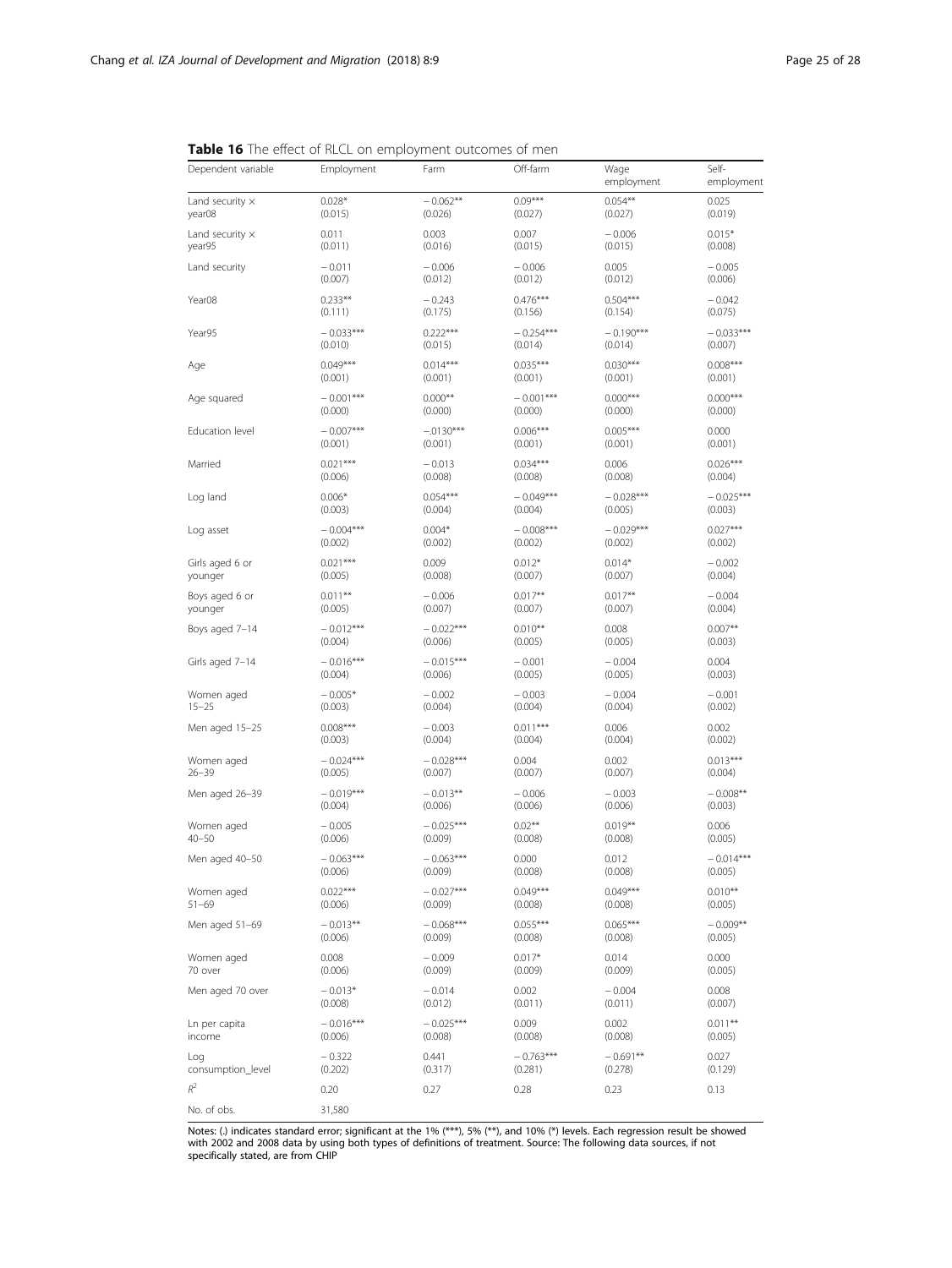| Dependent variable     | Employment | Farm       | Off-farm    | Wage<br>employment | Self-<br>employment |
|------------------------|------------|------------|-------------|--------------------|---------------------|
| Land security $\times$ | $0.058**$  | $-0.013$   | $0.071**$   | $0.054***$         | 0.011               |
| year <sub>08</sub>     | (0.025)    | (0.028)    | (0.028)     | (0.026)            | (0.010)             |
| Land security $\times$ | 0.007      | 0.010      | $-0.003$    | 0.001              | $-0.002$            |
| year95                 | (0.014)    | (0.017)    | (0.014)     | (0.014)            | (0.006)             |
| Land security          | $-0.013$   | $-0.015$   | 0.001       | $-0.002$           | $-0.001$            |
|                        | (0.009)    | (0.013)    | (0.011)     | (0.010)            | (0.005)             |
| Year <sub>08</sub>     | $-0.103$   | $-0.068$   | $-0.035$    | $-0.021$           | 0.014               |
|                        | (0.135)    | (0.199)    | (0.164)     | (0.145)            | (0.071)             |
| Year95                 | $-0.016$   | $0.057***$ | $-0.073***$ | $-0.048***$        | $-0.008$            |
|                        | (0.012)    | (0.015)    | (0.012)     | (0.011)            | (0.005)             |
| $R^2$                  | 0.19       | 0.31       | 0.27        | 0.26               | 0.09                |
| No. of obs.            | 28.813     |            |             |                    |                     |

Table 17 The effect of RLCL on employment outcomes of Women. Estimates by using cluster standard errors at village level

Notes: (.) indicates standard error; significant at the 1% (\*\*\*), 5% (\*\*), and 10% (\*) levels. Each regression also includes the intercept, individual age and education level, land used by the household in log form, family financial assets in log form, village per capita income in log form, village consumption level in log form, and county fixed effects. Source: The following data sources, if not specifically stated, are from CHIP

| <b>Table 18</b> The effect of RLCL on employment outcomes of Men. Estimates by using cluster |  |  |  |
|----------------------------------------------------------------------------------------------|--|--|--|
| standard errors at village level                                                             |  |  |  |

| Dependent variable            | Employment  | Farm       | Off-farm    | Wage<br>employment | Self-<br>employment |
|-------------------------------|-------------|------------|-------------|--------------------|---------------------|
| Land security $\times$        | $0.041*$    | $-0.059*$  | $0.100***$  | $0.074**$          | 0.024               |
| year <sub>08</sub>            | (0.023)     | (0.031)    | (0.037)     | (0.037)            | (0.019)             |
| Land security $\times$ year95 | 0.022       | 0.018      | 0.004       | 0.010              | $-0.002$            |
|                               | (0.015)     | (0.024)    | (0.021)     | (0.02)             | (0.01)              |
| Land security                 | $-0.025***$ | $-0.026$   | 0.001       | $-0.008$           | 0.011               |
|                               | (0.009)     | (0.016)    | (0.016)     | (0.016)            | (0.008)             |
| Year <sub>08</sub>            | $0.289**$   | $-0.153$   | 0.442       | $0.528**$          | $-0.133$            |
|                               | (0.147)     | (0.293)    | (0.279)     | (0.268)            | (0.114)             |
| Year95                        | $-0.031***$ | $0.210***$ | $-0.241***$ | $-0.193***$        | $-0.020**$          |
|                               | (0.011)     | (0.024)    | (0.022)     | (0.021)            | (0.008)             |
| $R^2$                         | 0.06        | 0.17       | 0.22        | 0.17               | 0.06                |
| No. of obs.                   | 31.580      |            |             |                    |                     |

Notes: (.) indicates standard error; significant at the 1% (\*\*\*), 5% (\*\*), and 10% (\*) levels. Each regression also includes the intercept, individual age and education level, land used by the household in log form, family financial assets in log form, village per capita income in log form, village consumption level in log form, and county fixed effects. Source: The following data sources, if not specifically stated, are from CHIP

#### Acknowledgements

This research work was carried out with financial and scientific support from the Partnership for Economic Policy (PEP) ([www.pep-net.org\)](http://www.pep-net.org) with funding from the Department for International Development (DFID) of the UK (or UK Aid), and the Government of Canada through the International Development Research Center (IDRC). The authors are also grateful to Professor Marcelo Bergolo and Manuel Paradis for the technical support and guidance, as well as to Professor Luca Tiberti for the valuable comments and suggestions. The authors would also like to thank the helpful remarks from an anonymous referee and the editor. Responsible editor: Hartmut F. Lehmann

#### Competing interests

The IZA Journal of Development and Migration is committed to the IZA Guiding Principles of Research Integrity. The authors declare that they have observed these principles.

#### Publisher's Note

Springer Nature remains neutral with regard to jurisdictional claims in published maps and institutional affiliations.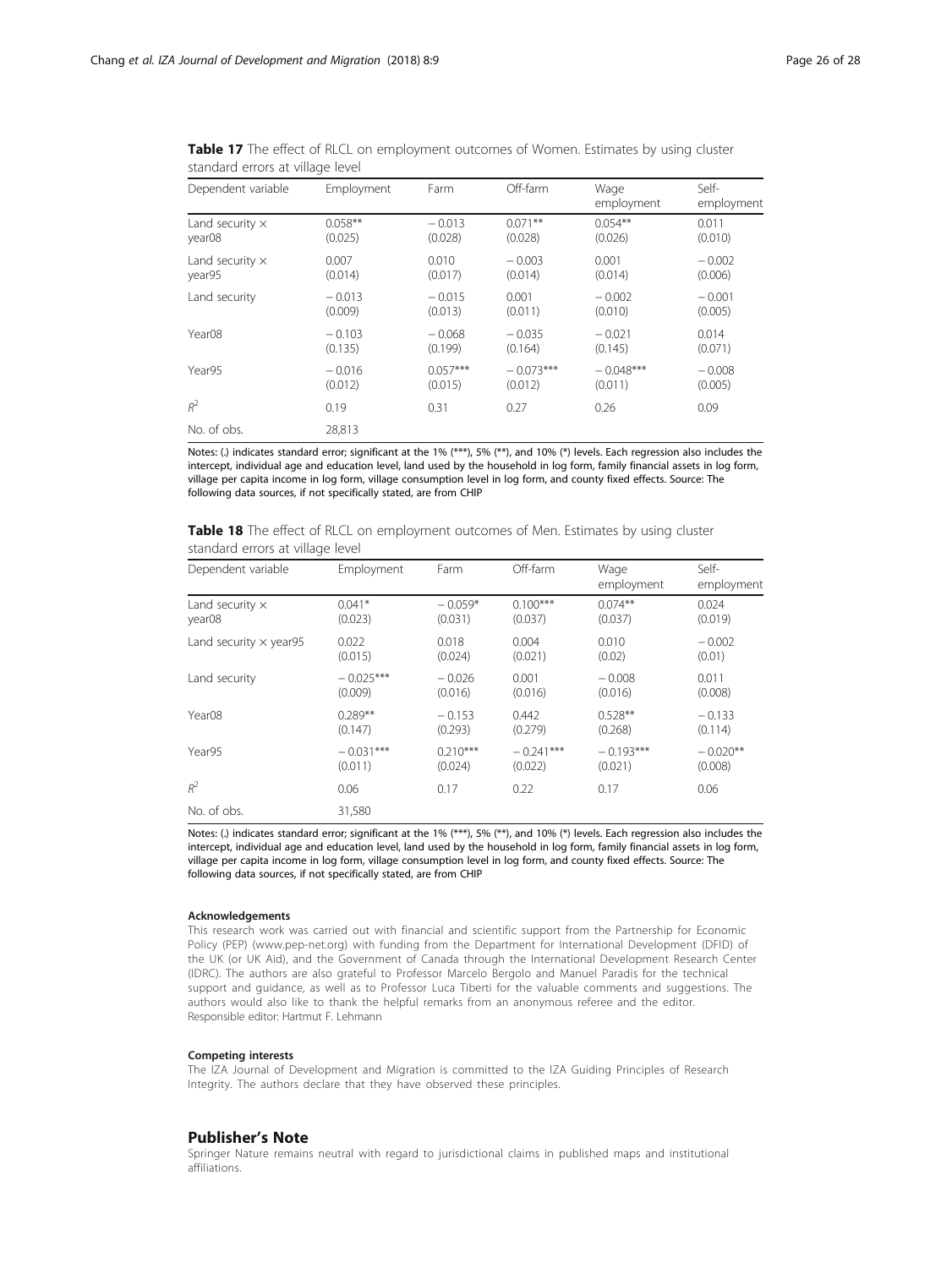#### <span id="page-26-0"></span>Received: 11 August 2017 Accepted: 27 November 2017 Published online: 10 May 2018

#### References

- Angrist JD, Krueger AB. Empirical strategies in labor economics. In: Ashenfelter O, Card D, editors. Handbook of labor economics, vol. 3A. Amsterdam: Elsevier; 1999. p. 1277–366.
- Benjamin D, Brandt L, Rozelle S. Aging, wellbeing, and social security in rural northern China. Popul Dev Rev. 2000;26:89–116. Besley T. Property rights and investment incentives: theory and evidence from Ghana. J Polit Econ. 1995;103(5): 903–37.
- Brandt L, Huang, Li G, Rozelle S. Land rights in China: facts, fictions and issues. The China Journal. 2002;47:67–97. Burgess, R. (1998). Market incompleteness and nutritional status in rural China. In Paper delivered at the International
- Conference on Land Tenure and Agricultural Performance in Rural China, Beijing, China. Carter, M. R., & Yao, Y. (1999). Specialization without regret: transfer rights, agricultural productivity, and investment in
- an industrializing economy (World Bank policy research working paper no. 2202).
- Chan A, Senser RA. China's troubled workers. Foreign Affairs. 1997;76(2):104–17.
- Chang HQ, MacPhail F, Dong XY. The feminization of labor and the gender work-time gap in rural China. Fem Econ. 2011;17(4):93–124.
- Cheng YS, Tsang SK. Agricultural land reform in a mixed system: the Chinese experience of 1984-1994. China Information. 1996;10:44–74.
- De Brauw A, Huang J, Rozelle S, Zhang L, Zhang Y. The evolution of China's rural labor market during the reforms. J Comp Econ. 2002;30:353–529.
- De La Rupelle, M., Deng, Q., Shi, L., & Vendryes, T. (2009). Land rights insecurity and temporary migration in rural China (discussion paper no. 4668).
- Deininger K, Jin S. The impact of property rights on households'investment, risk coping, and policy preferences: evidence from China. Econ Dev Cult Chang. 2003;51(4):851–82.

Deininger, K., Jin, S., & Xian, Z. (2004). Implementing China's new land law: evidence and policy lessons. Deininger, K., Jin, S.Q., & Fang, X. (2012). Moving off the farm: land institutions to facilitate structural transformation and

agricultural productivity growth in China. (World Bank policy research working paper no. 5949).

Dong XY. Two-tier land tenure system and sustained economic growth in post-1978 rural China. World Dev. 1996;24:915–28.

- Duncan J, Ping L. Women and land tenure in China: a study of women's land rights in Dongfang county. Hainan Province: Rural Development Institute Report; 2001.
- Field E. Entitled to work: urban tenure security and labor supply in Peru. Q J Econ. 2007;4(122):1561–602.
- Goldstein M, Udry C. The profits of power: land rights and agricultural investment in Ghana. J Polit Econ. 2008; 116(6):981–1022.
- Jacoby H, Li G, Rozelle S. Hazards of expropriation: tenure insecurity and investment in rural China. Am Econ Rev. 2002;92(5):1420–47.
- Knight J, Song L. Chinese peasant choices: migration, rural industry or farming. Oxf Dev Stud. 2003;31(2):123–47.
- Kung JK. Egalitarianism, subsistence provision, and work incentives in China's agricultural collectives. World Dev. 1994;22(2):175–87.
- Kung JK. Off-farm labor markets and the emergence of land rental markets in rural China. J Comp Econ. 2002; 30(2):395–414.
- Kung JK, Lee YF. So what if there is income inequality? The distributive consequence of non farm employment in rural China. Econ Dev Cult Chang. 2001;50(1):19–46.
- Li G. The economics of land tenure and property rights in China's agricultural sector. Stanford University: Unpublished Ph.D. dissertation; 1999.
- Li S. Women's employment and income. Chinese Social Science. 2001;2001(3):56–69.
- Li P. Rural land tenure reforms in China: issues, regulations and prospects for additional reform. Land Reform, Land Settlement, and Cooperatives. 2003;11(3):59–72.
- Li Y, Xi YS. Married women's rights to land in China's traditional farming areas. Journal of Contemporary China. 2006; 15(49):621–36.
- Li G, Rozelle S, Brandt L. Tenure, land rights, and farmer investment incentives in China. Agric Econ. 1998;19(1):63–71.
- Li Q, Huang J, Luo R, Liu C. China's labor transition and the future of China's rural wages and employment. China & World Economy. 2013;21(3):4–24.
- Liaw HR. Women's land rights in rural China: transforming existing laws into a source of property rights. Pacific Rim Law & Policy Journal. 2008;17(1):237–65.
- Lin JY. Rural reforms and agricultural growth in China. Am Econ Rev. 1992;82(1):34–51.

Lohmar B. Land tenure insecurity and labor allocation in rural China. Nashville, TN: Paper presented at the American Agricultural Economics Association Annual Meeting; 1999.

Lohmar B, Zhang ZX, Somwaru A. Land rental market development and agricultural production in China. Chicago, IL: Paper presented at the American Agricultural Economics Association Annual Meeting; 2001.

Maurer-Fazio M. Earnings and education in China's transition to a market economy survey evidence from 1989 and 1992. China Econ Rev. 1999;10(1):17–40.

- Mu, R., and Giles, J. (2014). Village political economy, land tenure insecurity, and the rural to urban migration decision: evidence from China. World Bank Policy Research Working Paper, (7080).
- Mullan K, Grosjean P, Kontoleon A. Land tenure arrangements and rural–urban migration in China. World Dev. 2011;39(1):123–33.
- Mullen, K., P. Grosjean, and A. Kontoleon. 2008. Land tenure arrangements and rural urban migration in China. Environmental Economy and Policy Research Discussion Paper Series, Number 37. University of Cambridge, Department of Land Economy, UK.
- Rozelle S, Li G. Village leaders and land-rights formation in China. Am Econ Rev. 1998;88(2):433–8.